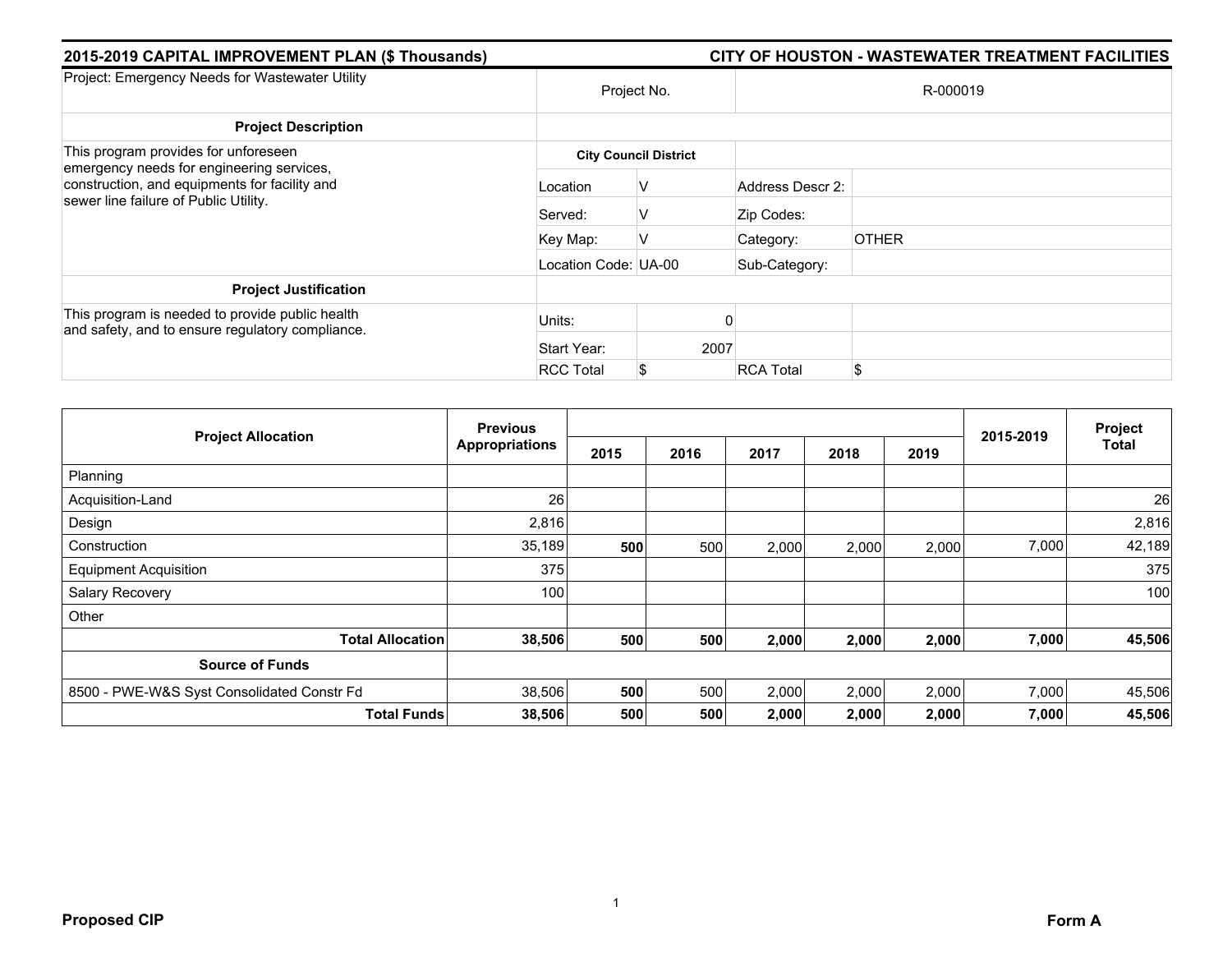| 2015-2019 CAPITAL IMPROVEMENT PLAN (\$ Thousands)                                                                                            |                      |                              |                  | CITY OF HOUSTON - WASTEWATER TREATMENT FACILITIES |  |  |
|----------------------------------------------------------------------------------------------------------------------------------------------|----------------------|------------------------------|------------------|---------------------------------------------------|--|--|
| Project: Miscellaneous Needs for Public Utility                                                                                              | Project No.          |                              | R-000020         |                                                   |  |  |
| <b>Project Description</b>                                                                                                                   |                      |                              |                  |                                                   |  |  |
| This program provides for unforeseen<br>miscellaneous needs for acquisition,                                                                 |                      | <b>City Council District</b> |                  |                                                   |  |  |
| engineering services, construction, and legal<br>services required in conjunction with various<br>projects and activities of Public Utility. | Location             | v                            | Address Descr 2: |                                                   |  |  |
|                                                                                                                                              | Served:              | V                            | Zip Codes:       |                                                   |  |  |
|                                                                                                                                              | Key Map:             |                              | Category:        |                                                   |  |  |
|                                                                                                                                              | Location Code: UA-00 |                              | Sub-Category:    |                                                   |  |  |
| <b>Project Justification</b>                                                                                                                 |                      |                              |                  |                                                   |  |  |
| This program is needed to provide for<br>unforeseen costs.                                                                                   | Units:               |                              |                  |                                                   |  |  |
|                                                                                                                                              | Start Year:          | 2011                         |                  |                                                   |  |  |
|                                                                                                                                              | <b>RCC Total</b>     | \$                           | <b>RCA Total</b> | \$.                                               |  |  |

|                                            | <b>Previous</b>       |       |       |       |       | Project |           |              |
|--------------------------------------------|-----------------------|-------|-------|-------|-------|---------|-----------|--------------|
| <b>Project Allocation</b>                  | <b>Appropriations</b> | 2015  | 2016  | 2017  | 2018  | 2019    | 2015-2019 | <b>Total</b> |
| Planning                                   |                       |       |       |       |       |         |           |              |
| Acquisition-Land                           |                       |       |       |       |       |         |           |              |
| Design                                     | 538                   |       |       | 594   |       |         | 594       | 1,132        |
| Construction                               | 1,669                 | 2,390 | 1,740 | 240   | 1,468 | 1,488   | 7,326     | 8,995        |
| <b>Equipment Acquisition</b>               | 93                    | 4,100 |       |       | 310   |         | 4,410     | 4,503        |
| Salary Recovery                            |                       |       |       |       |       |         |           |              |
| Other                                      |                       | 200   | 200   | 200   | 200   | 200     | 1,000     | 1,000        |
| <b>Total Allocation</b>                    | 2,300                 | 6,690 | 1,940 | 1,034 | 1,978 | 1,688   | 13,330    | 15,630       |
| <b>Source of Funds</b>                     |                       |       |       |       |       |         |           |              |
| 8500 - PWE-W&S Syst Consolidated Constr Fd | 2,300                 | 6,690 | 1,940 | 1,034 | 1,978 | 1,688   | 13,330    | 15,630       |
| <b>Total Funds</b>                         | 2,300                 | 6,690 | 1,940 | 1,034 | 1,978 | 1,688   | 13,330    | 15,630       |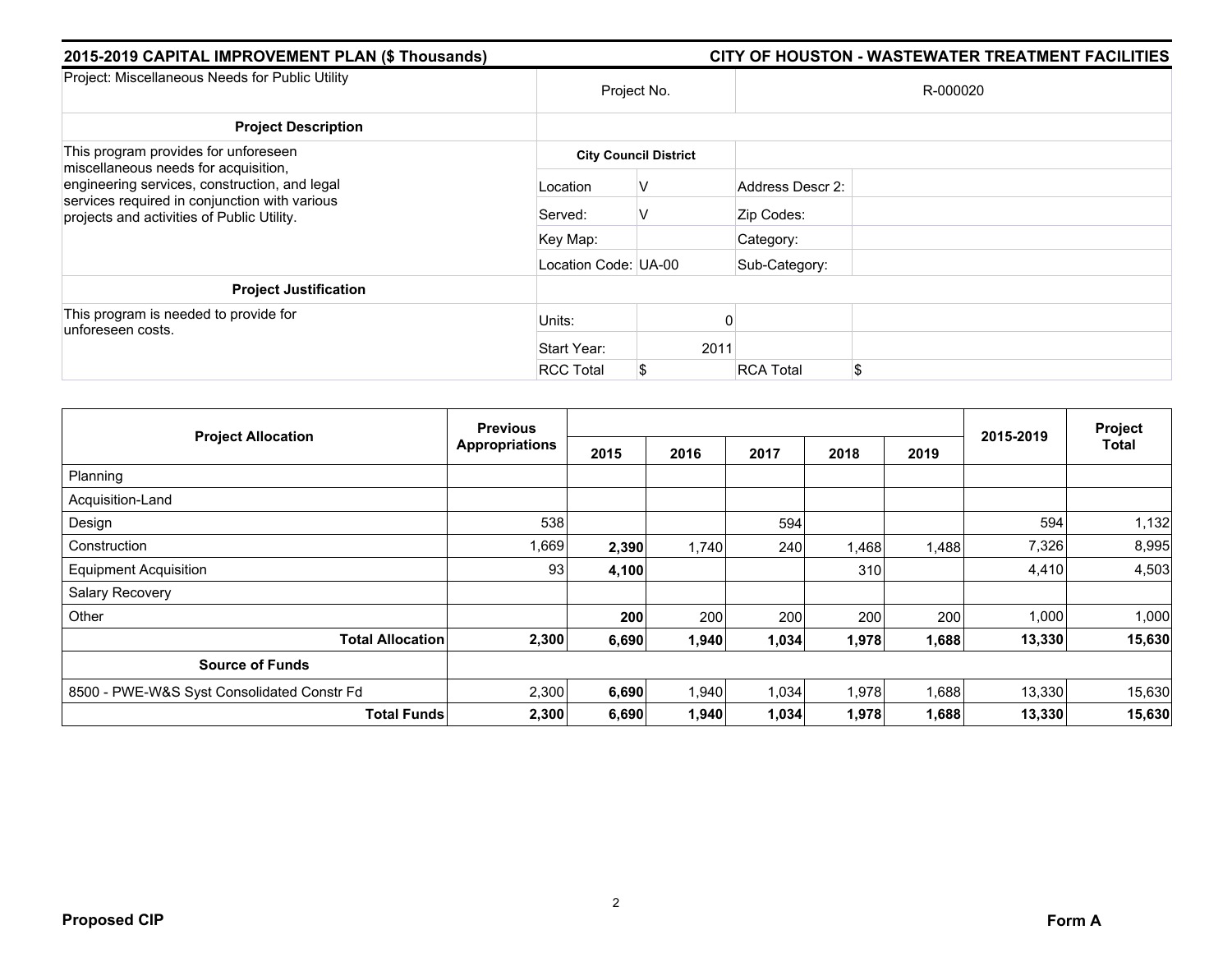| 2015-2019 CAPITAL IMPROVEMENT PLAN (\$ Thousands)                                                                                                                                                                                                           |                      | CITY OF HOUSTON - WASTEWATER TREATMENT FACILITIES |                        |  |  |  |  |
|-------------------------------------------------------------------------------------------------------------------------------------------------------------------------------------------------------------------------------------------------------------|----------------------|---------------------------------------------------|------------------------|--|--|--|--|
| Project: Wastewater Force Main Renewal                                                                                                                                                                                                                      | Project No.          |                                                   | R-000035               |  |  |  |  |
| <b>Project Description</b>                                                                                                                                                                                                                                  |                      |                                                   |                        |  |  |  |  |
| This program is for the renewal and replacement of wastewater force<br>mains throughout the City to provide reliable operation. The City<br>operates and maintains over 1.5 million linear feet of force mains.                                             |                      | <b>City Council District</b>                      |                        |  |  |  |  |
|                                                                                                                                                                                                                                                             | Location             | ν                                                 | Address Descr 2:       |  |  |  |  |
|                                                                                                                                                                                                                                                             | Served:              | ν                                                 | Zip Codes:             |  |  |  |  |
|                                                                                                                                                                                                                                                             | Key Map:             |                                                   | Category:              |  |  |  |  |
|                                                                                                                                                                                                                                                             | Location Code: UA-00 |                                                   | Sub-Category:          |  |  |  |  |
| <b>Project Justification</b>                                                                                                                                                                                                                                |                      |                                                   |                        |  |  |  |  |
| This program is necessary due to the age and condition of the City's<br>force mains. Funding of this program is essential to control operation<br>and maintenance costs in the form of emergency repairs and to ensure<br>regulatory compliance, i.e. SSOs. | Units:               |                                                   |                        |  |  |  |  |
|                                                                                                                                                                                                                                                             | Start Year:          | 2011                                              |                        |  |  |  |  |
|                                                                                                                                                                                                                                                             | <b>RCC Total</b>     |                                                   | \$<br><b>RCA Total</b> |  |  |  |  |

|                                            | <b>Previous</b>       |      |       |       |        | Project |           |              |
|--------------------------------------------|-----------------------|------|-------|-------|--------|---------|-----------|--------------|
| <b>Project Allocation</b>                  | <b>Appropriations</b> | 2015 | 2016  | 2017  | 2018   | 2019    | 2015-2019 | <b>Total</b> |
| Planning                                   |                       |      |       |       |        |         |           |              |
| Acquisition-Land                           |                       |      |       |       |        |         |           |              |
| Design                                     | 3,491                 | 681  | 570   | 899   | 679    | 742     | 3,571     | 7,062        |
| Construction                               | 9,279                 |      | 916   | 1,000 | 14,259 | 4,384   | 20,559    | 29,838       |
| <b>Equipment Acquisition</b>               |                       |      |       |       |        |         |           |              |
| Salary Recovery                            |                       |      |       |       |        |         |           |              |
| Other                                      |                       |      |       |       |        |         |           |              |
| <b>Total Allocation</b>                    | 12,770                | 681  | 1,486 | 1,899 | 14,938 | 5,126   | 24,130    | 36,900       |
| <b>Source of Funds</b>                     |                       |      |       |       |        |         |           |              |
| 8500 - PWE-W&S Syst Consolidated Constr Fd | 12,770                | 681  | 1,486 | 1,899 | 14,938 | 5,126   | 24,130    | 36,900       |
| <b>Total Funds</b>                         | 12,770                | 681  | 1,486 | 1,899 | 14,938 | 5,126   | 24,130    | 36,900       |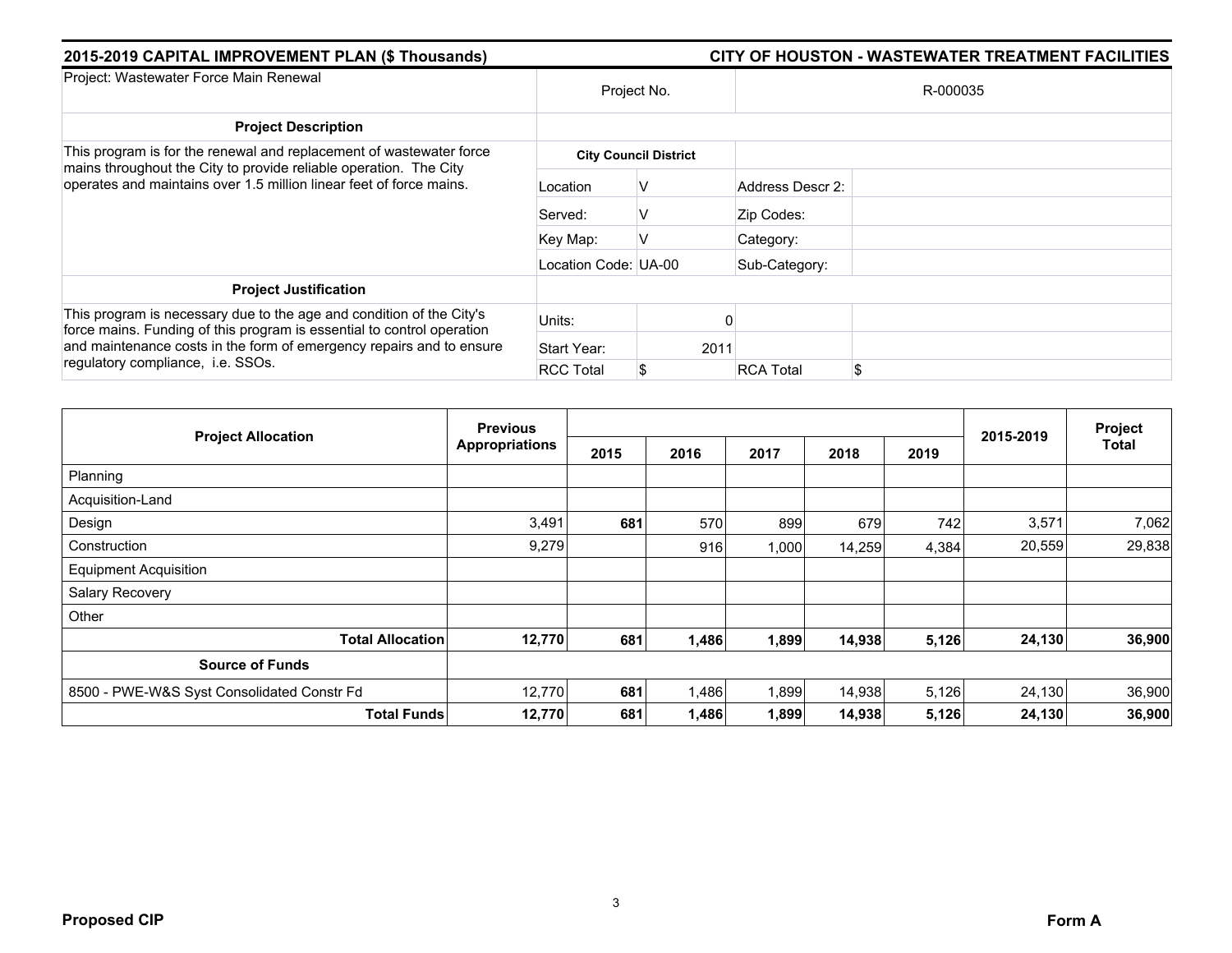| 2015-2019 CAPITAL IMPROVEMENT PLAN (\$ Thousands) |                      |                              |                  | CITY OF HOUSTON - WASTEWATER TREATMENT FACILITIES |
|---------------------------------------------------|----------------------|------------------------------|------------------|---------------------------------------------------|
| Project: Wastewater Contingencies                 |                      | Project No.                  |                  | R-0000NA                                          |
| <b>Project Description</b>                        |                      |                              |                  |                                                   |
| Wastewater Contingencies (Place Holder)           |                      | <b>City Council District</b> |                  |                                                   |
|                                                   | Location             |                              | Address Descr 2: |                                                   |
|                                                   | Served:              |                              | Zip Codes:       |                                                   |
|                                                   | Key Map:             |                              | Category:        |                                                   |
|                                                   | Location Code: UA-00 |                              | Sub-Category:    |                                                   |
| <b>Project Justification</b>                      |                      |                              |                  |                                                   |
|                                                   | Units:               |                              |                  |                                                   |
|                                                   | Start Year:          |                              |                  |                                                   |
|                                                   | <b>RCC Total</b>     | S                            | <b>RCA Total</b> | \$                                                |

| <b>Project Allocation</b>                  | <b>Previous</b><br><b>Appropriations</b> |      |        |      | Project |        |           |              |
|--------------------------------------------|------------------------------------------|------|--------|------|---------|--------|-----------|--------------|
|                                            |                                          | 2015 | 2016   | 2017 | 2018    | 2019   | 2015-2019 | <b>Total</b> |
| Planning                                   |                                          |      |        |      |         |        |           |              |
| Acquisition-Land                           |                                          |      |        |      |         |        |           |              |
| Design                                     |                                          |      |        |      |         |        |           |              |
| Construction                               |                                          |      |        |      |         |        |           |              |
| <b>Equipment Acquisition</b>               |                                          |      |        |      |         |        |           |              |
| Salary Recovery                            |                                          |      |        |      |         |        |           |              |
| Other                                      |                                          | 509  | $-395$ | 101  | 500     | $-100$ | 615       | 615          |
| <b>Total Allocation</b>                    |                                          | 509  | $-395$ | 101  | 500     | $-100$ | 615       | 615          |
| <b>Source of Funds</b>                     |                                          |      |        |      |         |        |           |              |
| 8500 - PWE-W&S Syst Consolidated Constr Fd |                                          | 509  | $-395$ | 101  | 500     | $-100$ | 615       | 615          |
| <b>Total Funds</b>                         |                                          | 509  | $-395$ | 101  | 500     | $-100$ | 615       | 615          |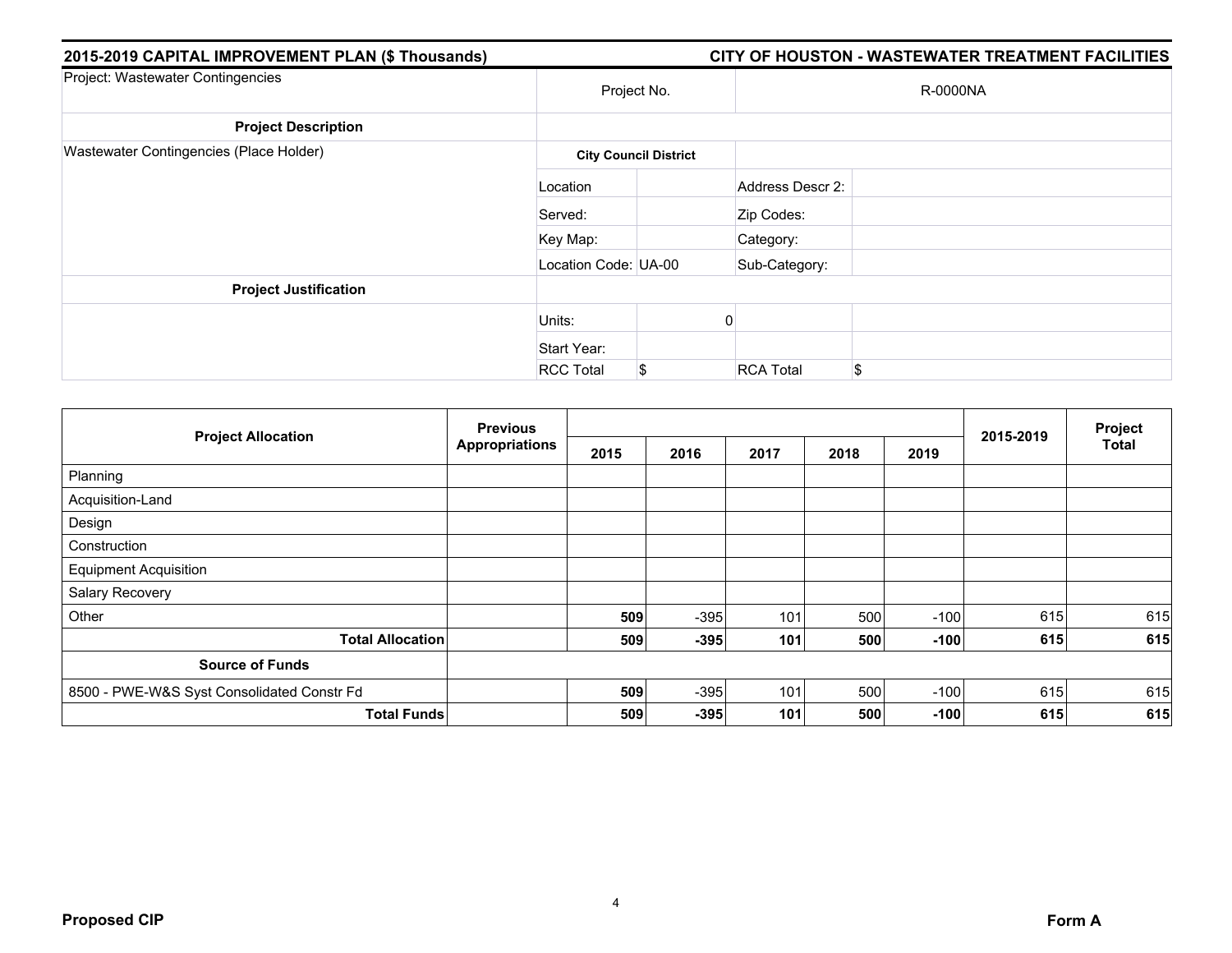| 2015-2019 CAPITAL IMPROVEMENT PLAN (\$ Thousands)                                                                          |                      | CITY OF HOUSTON - WASTEWATER TREATMENT FACILITIES |                  |    |  |  |  |  |
|----------------------------------------------------------------------------------------------------------------------------|----------------------|---------------------------------------------------|------------------|----|--|--|--|--|
| Project: Wastewater Treatment Plant Improvements                                                                           | Project No.          |                                                   | R-000265         |    |  |  |  |  |
| <b>Project Description</b>                                                                                                 |                      |                                                   |                  |    |  |  |  |  |
| This program provides for the design and construction of electrical,                                                       |                      | <b>City Council District</b>                      |                  |    |  |  |  |  |
| mechanical, structure, process, and piping improvements at various<br>wastewater treatment facilities throughout the City. | Location             | V                                                 | Address Descr 2: |    |  |  |  |  |
|                                                                                                                            | Served:              | V                                                 | Zip Codes:       |    |  |  |  |  |
|                                                                                                                            | Key Map:             | V                                                 | Category:        |    |  |  |  |  |
|                                                                                                                            | Location Code: UA-00 |                                                   | Sub-Category:    |    |  |  |  |  |
| <b>Project Justification</b>                                                                                               |                      |                                                   |                  |    |  |  |  |  |
| This program is required to control operations and maintenance costs<br>and ensure regulatory compliance.                  | Units:               |                                                   |                  |    |  |  |  |  |
|                                                                                                                            | Start Year:          | 2007                                              |                  |    |  |  |  |  |
|                                                                                                                            | <b>RCC Total</b>     | S                                                 | <b>RCA Total</b> | \$ |  |  |  |  |

| <b>Project Allocation</b>                  | <b>Previous</b>       |        |        |        |        | Project |           |              |
|--------------------------------------------|-----------------------|--------|--------|--------|--------|---------|-----------|--------------|
|                                            | <b>Appropriations</b> | 2015   | 2016   | 2017   | 2018   | 2019    | 2015-2019 | <b>Total</b> |
| Planning                                   |                       |        |        |        |        |         |           |              |
| Acquisition-Land                           | 1,045                 |        |        |        |        |         |           | 1,045        |
| Design                                     | 37,024                | 5,594  | 2,538  |        | 5,135  | 1,105   | 14,372    | 51,396       |
| Construction                               | 196,860               | 49,599 | 42,657 | 35,103 | 30,649 | 71,336  | 229,344   | 426,204      |
| <b>Equipment Acquisition</b>               | 4,838                 |        |        |        |        |         |           | 4,838        |
| Salary Recovery                            |                       |        |        |        |        |         |           |              |
| Other                                      |                       |        |        |        |        |         |           |              |
| <b>Total Allocation</b>                    | 239,767               | 55,193 | 45,195 | 35,103 | 35,784 | 72,441  | 243,716   | 483,483      |
| <b>Source of Funds</b>                     |                       |        |        |        |        |         |           |              |
| 8500 - PWE-W&S Syst Consolidated Constr Fd | 239,767               | 55,193 | 45,195 | 35,103 | 35,784 | 72,441  | 243,716   | 483,483      |
| <b>Total Funds</b>                         | 239,767               | 55,193 | 45,195 | 35,103 | 35,784 | 72,441  | 243,716   | 483,483      |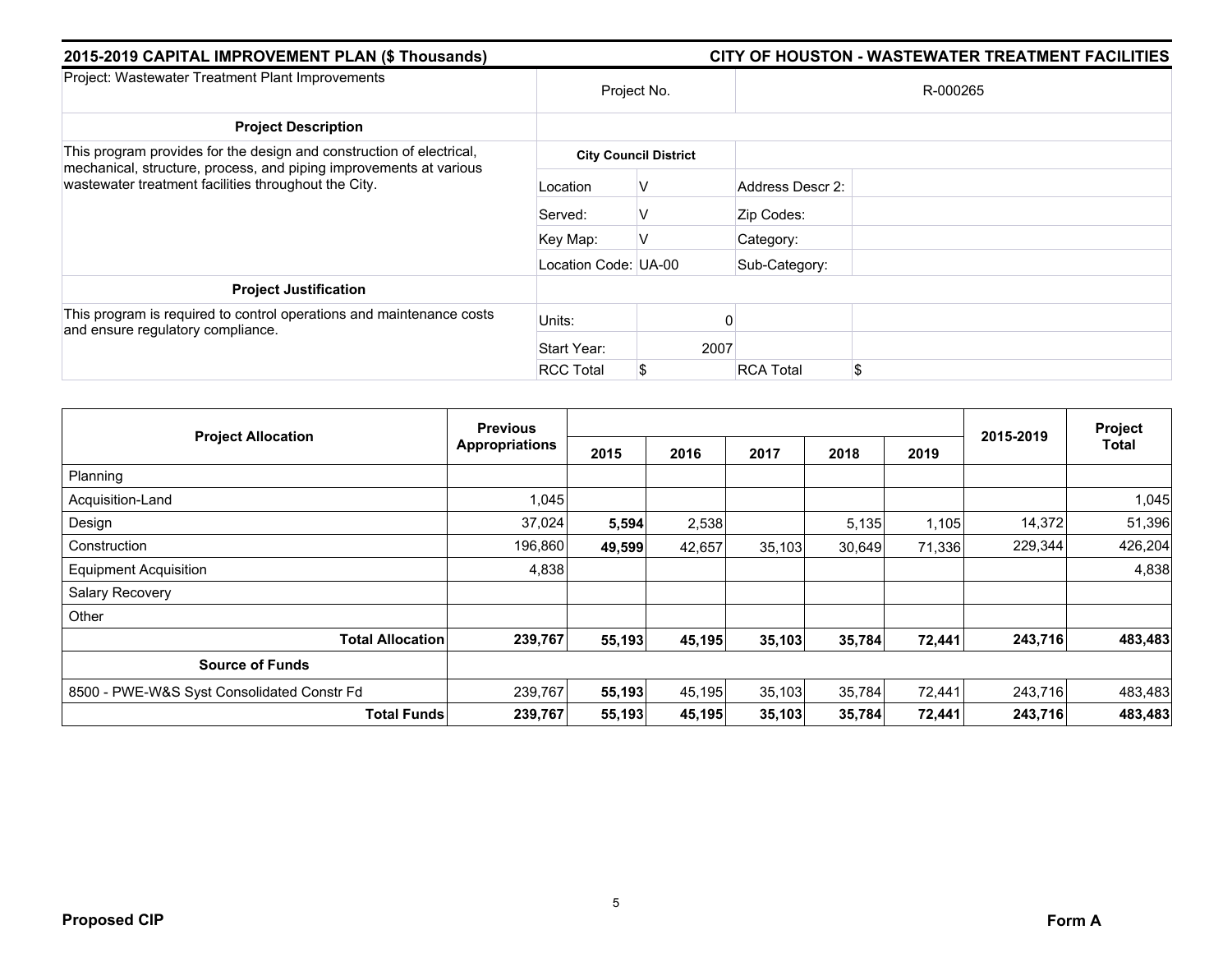| 2015-2019 CAPITAL IMPROVEMENT PLAN (\$ Thousands)                                                                 |                      | CITY OF HOUSTON - WASTEWATER TREATMENT FACILITIES |                  |          |  |  |  |  |
|-------------------------------------------------------------------------------------------------------------------|----------------------|---------------------------------------------------|------------------|----------|--|--|--|--|
| Project: Neighborhood Sewer Rehab Program                                                                         |                      | Project No.                                       |                  | R-000266 |  |  |  |  |
| <b>Project Description</b>                                                                                        |                      |                                                   |                  |          |  |  |  |  |
| This program provides for the systematic<br>renewal/replacement of the existing sewer                             |                      | <b>City Council District</b>                      |                  |          |  |  |  |  |
| system as required citywide.                                                                                      | Location             | v                                                 | Address Descr 2: |          |  |  |  |  |
|                                                                                                                   | Served:              | v                                                 | Zip Codes:       |          |  |  |  |  |
|                                                                                                                   | Key Map:             | ν                                                 | Category:        |          |  |  |  |  |
|                                                                                                                   | Location Code: UA-00 |                                                   | Sub-Category:    |          |  |  |  |  |
| <b>Project Justification</b>                                                                                      |                      |                                                   |                  |          |  |  |  |  |
| This program is required to renew/replace<br>deteriorated neighborhood collection systems<br>throughout the City. | Units:               |                                                   |                  |          |  |  |  |  |
|                                                                                                                   | Start Year:          | 2007                                              |                  |          |  |  |  |  |
|                                                                                                                   | <b>RCC Total</b>     |                                                   | <b>RCA Total</b> | \$       |  |  |  |  |

|                                            | <b>Previous</b>       |        |        |        |        |        | 2015-2019 | Project<br>Total |
|--------------------------------------------|-----------------------|--------|--------|--------|--------|--------|-----------|------------------|
| <b>Project Allocation</b>                  | <b>Appropriations</b> | 2015   | 2016   | 2017   | 2018   | 2019   |           |                  |
| Planning                                   |                       |        |        |        |        |        |           |                  |
| Acquisition-Land                           |                       |        |        |        |        |        |           |                  |
| Design                                     | 456                   |        |        |        |        |        |           | 456              |
| Construction                               | 315,998               | 50,000 | 50,000 | 45,000 | 45,000 | 45,000 | 235,000   | 550,998          |
| <b>Equipment Acquisition</b>               |                       |        |        |        |        |        |           |                  |
| Salary Recovery                            |                       |        |        |        |        |        |           |                  |
| Other                                      |                       |        |        |        |        |        |           |                  |
| <b>Total Allocation</b>                    | 316,453               | 50,000 | 50,000 | 45,000 | 45,000 | 45,000 | 235,000   | 551,453          |
| <b>Source of Funds</b>                     |                       |        |        |        |        |        |           |                  |
| 8500 - PWE-W&S Syst Consolidated Constr Fd | 316,453               |        |        |        |        |        |           | 316,453          |
| Proposed TWDB-8500                         |                       | 50,000 | 50,000 | 45,000 | 45,000 | 45,000 | 235,000   | 235,000          |
| Proposed TXDB-8500                         |                       |        |        |        |        |        |           | $\overline{0}$   |
| TX Water Dev Board                         |                       |        |        |        |        |        |           | $\overline{0}$   |
| <b>Total Funds</b>                         | 316,453               | 50,000 | 50,000 | 45,000 | 45,000 | 45,000 | 235,000   | 551,453          |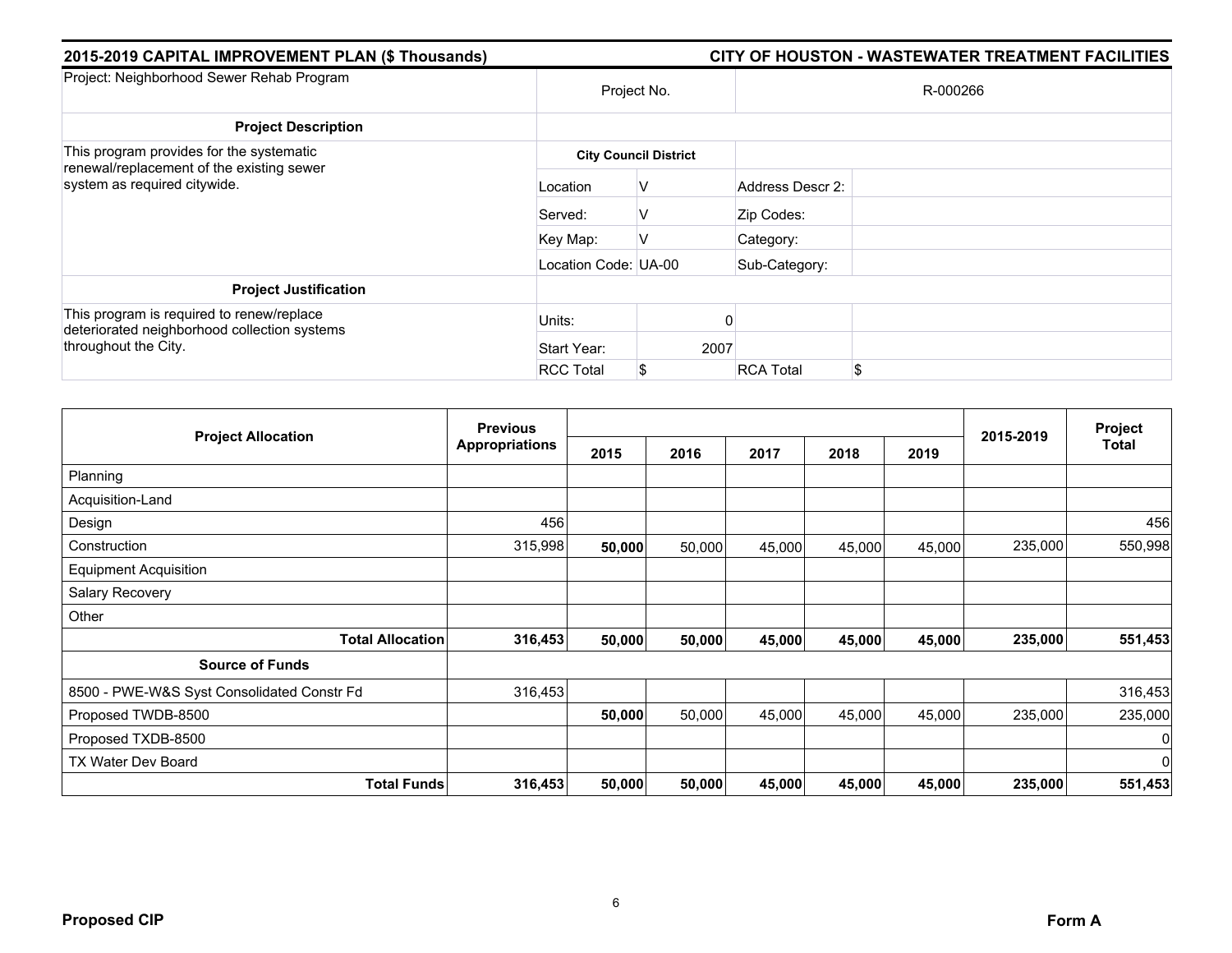| 2015-2019 CAPITAL IMPROVEMENT PLAN (\$ Thousands)                                                                                                                                    |                      | CITY OF HOUSTON - WASTEWATER TREATMENT FACILITIES |                        |  |  |  |  |
|--------------------------------------------------------------------------------------------------------------------------------------------------------------------------------------|----------------------|---------------------------------------------------|------------------------|--|--|--|--|
| Project: Lift Station Renewal & Replacement                                                                                                                                          | Project No.          |                                                   | R-000267               |  |  |  |  |
| <b>Project Description</b>                                                                                                                                                           |                      |                                                   |                        |  |  |  |  |
| This program is to rehabilitate, replace, consolidate or divert<br>wastewater lift stations throughout the City. It provides for design                                              |                      | <b>City Council District</b>                      |                        |  |  |  |  |
| and construction of the required improvements; structural, mechanical<br>and electrical components at the lift stations.                                                             | Location             | ν                                                 | Address Descr 2:       |  |  |  |  |
|                                                                                                                                                                                      | Served:              | v                                                 | Zip Codes:             |  |  |  |  |
|                                                                                                                                                                                      | Key Map:             |                                                   | Category:              |  |  |  |  |
|                                                                                                                                                                                      | Location Code: UA-00 |                                                   | Sub-Category:          |  |  |  |  |
| <b>Project Justification</b>                                                                                                                                                         |                      |                                                   |                        |  |  |  |  |
| This program is needed for reliable and efficient collection of<br>wastewater throughout the City. It protects public health and ensures<br>compliance with regulatory requirements. | Units:               |                                                   |                        |  |  |  |  |
|                                                                                                                                                                                      | Start Year:          | 2007                                              |                        |  |  |  |  |
|                                                                                                                                                                                      | <b>RCC Total</b>     |                                                   | \$<br><b>RCA Total</b> |  |  |  |  |

| <b>Project Allocation</b>                  | <b>Previous</b>       |        |        |        |        | Project |           |              |
|--------------------------------------------|-----------------------|--------|--------|--------|--------|---------|-----------|--------------|
|                                            | <b>Appropriations</b> | 2015   | 2016   | 2017   | 2018   | 2019    | 2015-2019 | <b>Total</b> |
| Planning                                   |                       |        |        |        |        |         |           |              |
| Acquisition-Land                           | 625                   |        |        |        |        |         |           | 625          |
| Design                                     | 23,914                | 1,518  | 3,086  | 3,137  | 3,190  | 3,242   | 14,173    | 38,087       |
| Construction                               | 158,676               | 9,945  | 9,096  | 15,709 | 14,750 |         | 49,500    | 208,176      |
| <b>Equipment Acquisition</b>               | 1,077                 |        |        |        |        |         |           | 1,077        |
| Salary Recovery                            |                       |        |        |        |        |         |           |              |
| Other                                      |                       |        |        |        |        |         |           |              |
| <b>Total Allocation</b>                    | 184,293               | 11,463 | 12,182 | 18,846 | 17,940 | 3,242   | 63,673    | 247,966      |
| <b>Source of Funds</b>                     |                       |        |        |        |        |         |           |              |
| 8500 - PWE-W&S Syst Consolidated Constr Fd | 184,293               | 11,463 | 12,182 | 18,846 | 17,940 | 3,242   | 63,673    | 247,966      |
| <b>Total Funds</b>                         | 184,293               | 11,463 | 12,182 | 18,846 | 17,940 | 3,242   | 63,673    | 247,966      |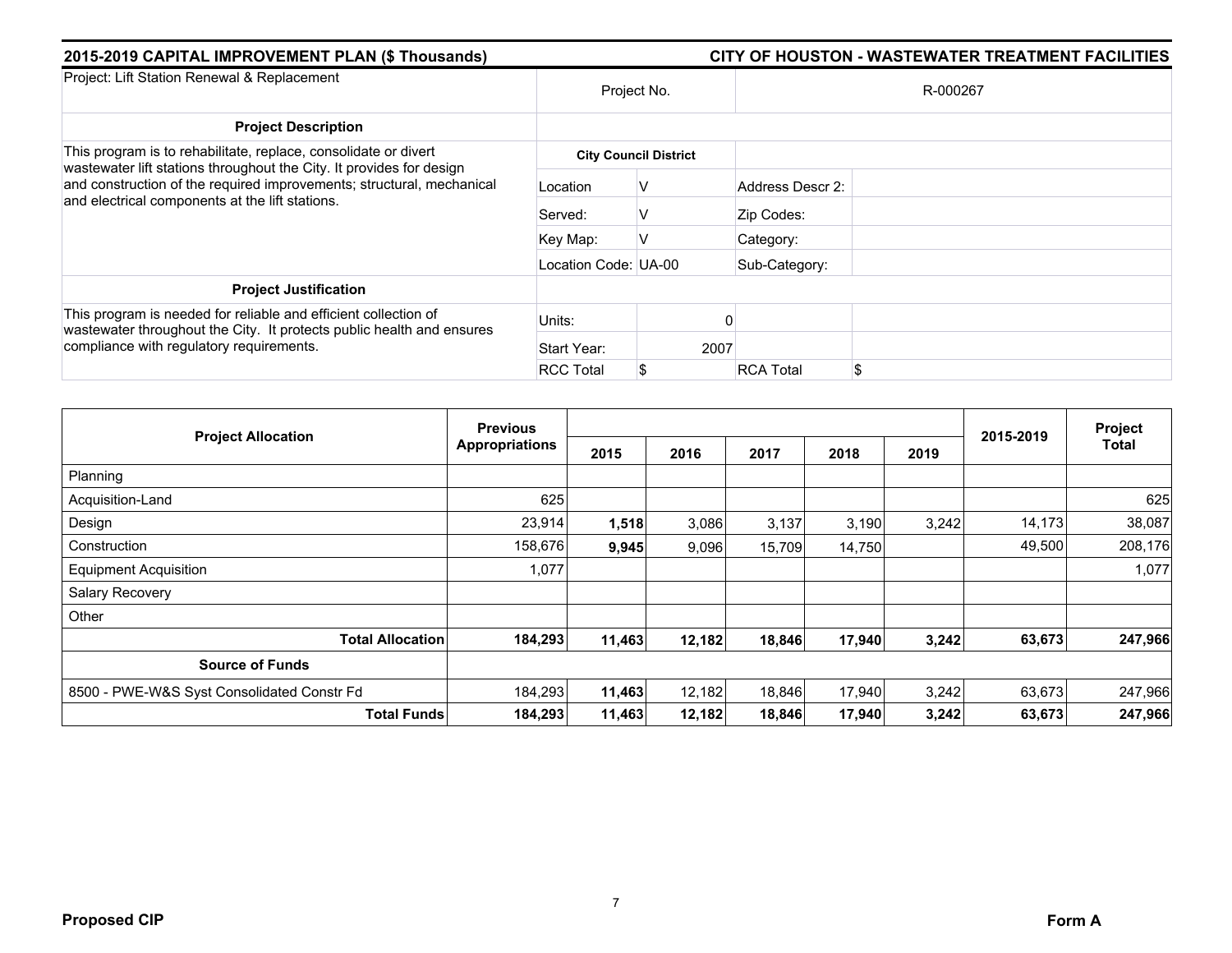| 2015-2019 CAPITAL IMPROVEMENT PLAN (\$ Thousands)                                                             |                      |                              |                  | CITY OF HOUSTON - WASTEWATER TREATMENT FACILITIES |
|---------------------------------------------------------------------------------------------------------------|----------------------|------------------------------|------------------|---------------------------------------------------|
| Project: Almeda Sims Wastewater Treatment Plant                                                               |                      | Project No.                  |                  | R-000298                                          |
| <b>Project Description</b>                                                                                    |                      |                              |                  |                                                   |
| This program provides for the design and construction of electrical,                                          |                      | <b>City Council District</b> |                  |                                                   |
| mechanical, structure, process and piping improvement of various<br>components of this facility.              | Location             | D                            | Address Descr 2: |                                                   |
|                                                                                                               | Served:              | C.D.                         | Zip Codes:       |                                                   |
|                                                                                                               | Key Map:             | 572L,M                       | Category:        |                                                   |
|                                                                                                               | Location Code: UA-00 |                              | Sub-Category:    |                                                   |
| <b>Project Justification</b>                                                                                  |                      |                              |                  |                                                   |
| The improvements are required to control operation and maintenance<br>costs and ensure regulatory compliance. | Units:               |                              |                  |                                                   |
|                                                                                                               | Start Year:          | 2007                         |                  |                                                   |
|                                                                                                               | <b>RCC Total</b>     | S                            | <b>RCA Total</b> | \$                                                |

| <b>Project Allocation</b>                  | <b>Previous</b>       |       |       |       | Project |       |           |              |
|--------------------------------------------|-----------------------|-------|-------|-------|---------|-------|-----------|--------------|
|                                            | <b>Appropriations</b> | 2015  | 2016  | 2017  | 2018    | 2019  | 2015-2019 | <b>Total</b> |
| Planning                                   |                       |       |       |       |         |       |           |              |
| Acquisition-Land                           | 2,064                 |       |       |       |         |       |           | 2,064        |
| Design                                     | 5,717                 |       | 736   |       |         |       | 736       | 6,453        |
| Construction                               | 75,515                | 1,170 | 595   | 7,759 |         | 4,369 | 13,893    | 89,408       |
| <b>Equipment Acquisition</b>               |                       |       |       |       |         |       |           |              |
| Salary Recovery                            |                       |       |       |       |         |       |           |              |
| Other                                      |                       |       |       |       |         |       |           |              |
| <b>Total Allocation</b>                    | 83,296                | 1,170 | 1,331 | 7,759 |         | 4,369 | 14,629    | 97,925       |
| <b>Source of Funds</b>                     |                       |       |       |       |         |       |           |              |
| 8500 - PWE-W&S Syst Consolidated Constr Fd | 83,296                | 1,170 | 1,331 | 7,759 |         | 4,369 | 14,629    | 97,925       |
| <b>Total Funds</b>                         | 83,296                | 1,170 | 1,331 | 7,759 |         | 4,369 | 14,629    | 97,925       |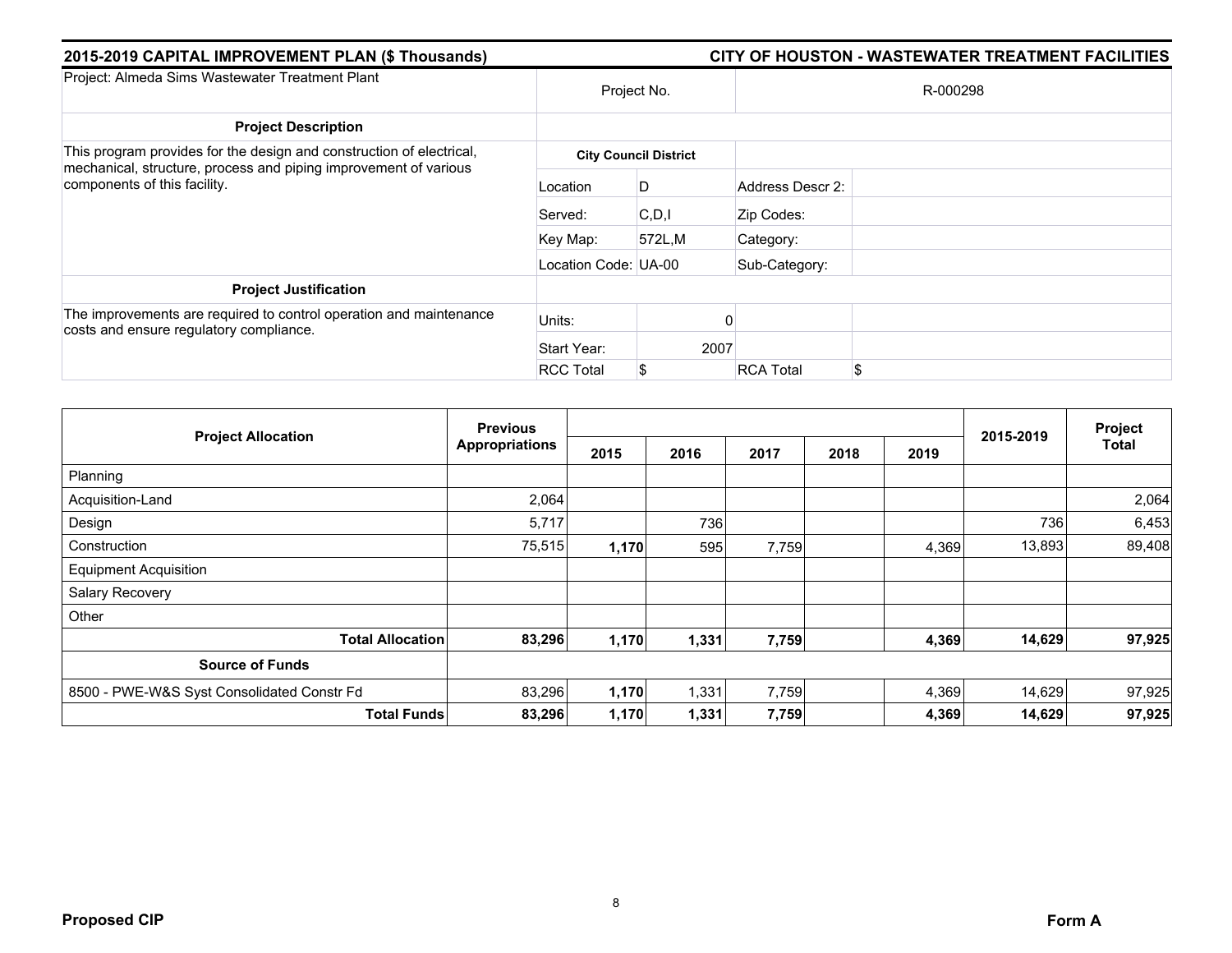| 2015-2019 CAPITAL IMPROVEMENT PLAN (\$ Thousands)                                                                                                         |                      |                              | CITY OF HOUSTON - WASTEWATER TREATMENT FACILITIES |
|-----------------------------------------------------------------------------------------------------------------------------------------------------------|----------------------|------------------------------|---------------------------------------------------|
| Project: WW Improvements under M/N                                                                                                                        | Project No.          |                              | R-000500                                          |
| <b>Project Description</b>                                                                                                                                |                      |                              |                                                   |
| Wastewater Improvements completed under Street and Bridge or<br>Stormwater Projects.                                                                      |                      | <b>City Council District</b> |                                                   |
|                                                                                                                                                           | Location             |                              | Address Descr 2:                                  |
|                                                                                                                                                           | Served:              |                              | Zip Codes:                                        |
|                                                                                                                                                           | Key Map:             |                              | Category:                                         |
|                                                                                                                                                           | Location Code: UA-00 |                              | Sub-Category:                                     |
| <b>Project Justification</b>                                                                                                                              |                      |                              |                                                   |
| Wastewater projects completed in conjunction with Street and Bridge or<br>Stormwater Projects are less expensive and less disruption to the<br>community. | Units:               |                              |                                                   |
|                                                                                                                                                           | Start Year:          |                              | 2007                                              |
|                                                                                                                                                           | <b>RCC Total</b>     |                              | \$<br><b>RCA Total</b>                            |

| <b>Project Allocation</b>                  | <b>Previous</b>       |       |       |        |       | Project |           |         |
|--------------------------------------------|-----------------------|-------|-------|--------|-------|---------|-----------|---------|
|                                            | <b>Appropriations</b> | 2015  | 2016  | 2017   | 2018  | 2019    | 2015-2019 | Total   |
| Planning                                   |                       |       |       |        |       |         |           |         |
| Acquisition-Land                           |                       |       |       |        |       |         |           |         |
| Design                                     | 520                   |       |       |        |       |         |           | 520     |
| Construction                               | 45,733                |       |       |        |       |         |           | 45,733  |
| <b>Equipment Acquisition</b>               |                       |       |       |        |       |         |           |         |
| Salary Recovery                            |                       |       |       |        |       |         |           |         |
| Other                                      | 367                   | 7,503 | 5,933 | 20,419 | 5,414 | 50,443  | 89,712    | 90,079  |
| <b>Total Allocation</b>                    | 46,620                | 7,503 | 5,933 | 20,419 | 5,414 | 50,443  | 89,712    | 136,332 |
| <b>Source of Funds</b>                     |                       |       |       |        |       |         |           |         |
| 8500 - PWE-W&S Syst Consolidated Constr Fd | 46,620                | 7,503 | 5,933 | 20,419 | 5,414 | 50,443  | 89,712    | 136,332 |
| <b>Total Funds</b>                         | 46,620                | 7,503 | 5,933 | 20,419 | 5,414 | 50,443  | 89,712    | 136,332 |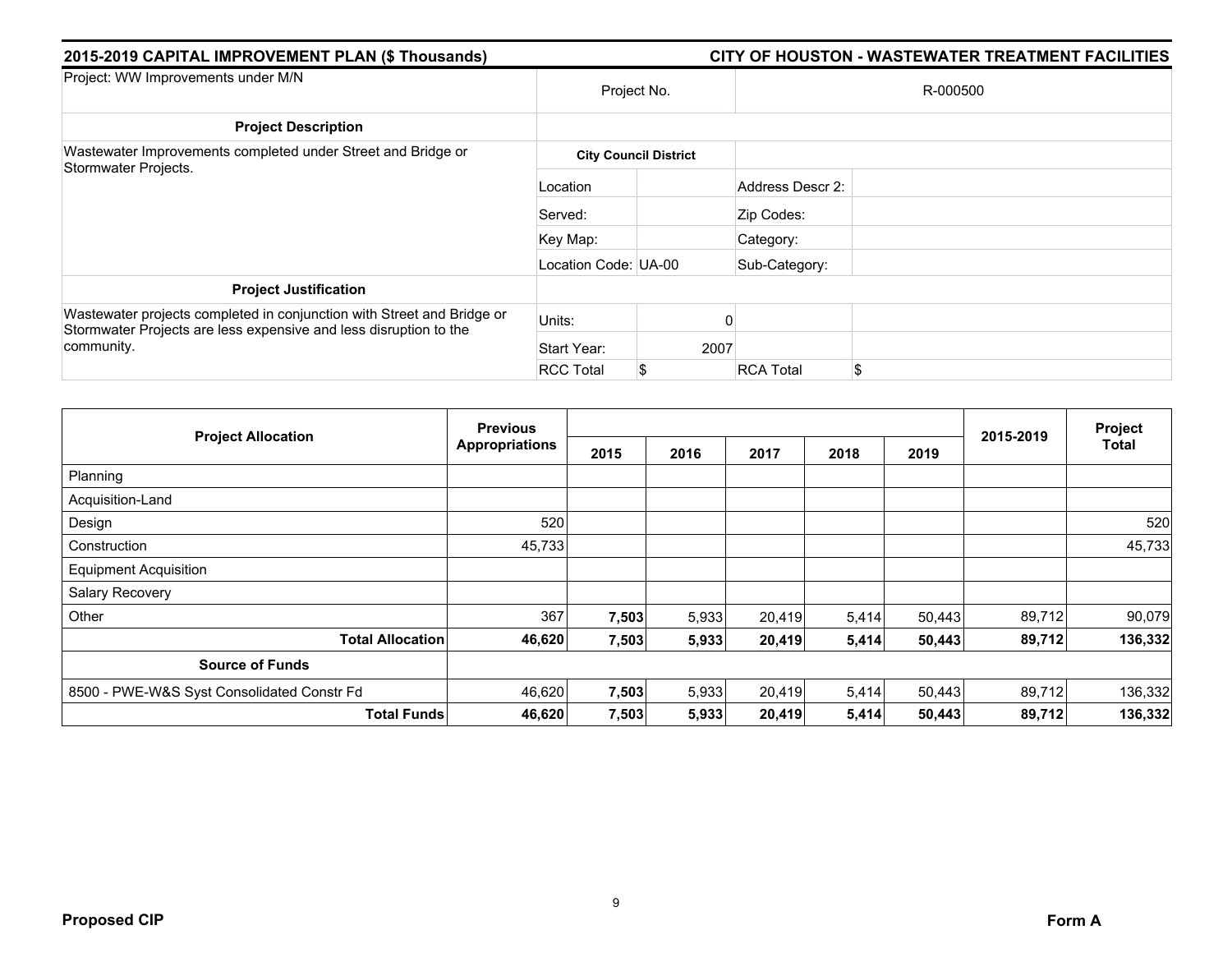| 2015-2019 CAPITAL IMPROVEMENT PLAN (\$ Thousands)                                                                           |                      | CITY OF HOUSTON - WASTEWATER TREATMENT FACILITIES |                  |    |  |  |  |
|-----------------------------------------------------------------------------------------------------------------------------|----------------------|---------------------------------------------------|------------------|----|--|--|--|
| Project: 69th Street Wastewater Treatment Plant                                                                             |                      | Project No.                                       | R-000509         |    |  |  |  |
| <b>Project Description</b>                                                                                                  |                      |                                                   |                  |    |  |  |  |
| This program provides for the design and construction of electrical,                                                        |                      | <b>City Council District</b>                      |                  |    |  |  |  |
| mechanical, structure, process, and piping improvements of various<br>components of 69th Street Wastewater Treatment Plant. | Location             | H                                                 | Address Descr 2: |    |  |  |  |
|                                                                                                                             | Served:              | W                                                 | Zip Codes:       |    |  |  |  |
|                                                                                                                             | Key Map:             | 494R                                              | Category:        |    |  |  |  |
|                                                                                                                             | Location Code: UA-00 |                                                   | Sub-Category:    |    |  |  |  |
| <b>Project Justification</b>                                                                                                |                      |                                                   |                  |    |  |  |  |
| The improvements are required to control operation and maintenance<br>costs and ensure regulatory compliance.               | Units:               |                                                   |                  |    |  |  |  |
|                                                                                                                             | Start Year:          | 2007                                              |                  |    |  |  |  |
|                                                                                                                             | <b>RCC Total</b>     | S                                                 | <b>RCA Total</b> | \$ |  |  |  |

| <b>Project Allocation</b>                  | <b>Previous</b>       |        |      |       |       | Project |           |         |
|--------------------------------------------|-----------------------|--------|------|-------|-------|---------|-----------|---------|
|                                            | <b>Appropriations</b> | 2015   | 2016 | 2017  | 2018  | 2019    | 2015-2019 | Total   |
| Planning                                   |                       |        |      |       |       |         |           |         |
| Acquisition-Land                           |                       |        |      |       |       |         |           | 0       |
| Design                                     | 6,910                 |        | 351  | 357   |       |         | 708       | 7,618   |
| Construction                               | 52,106                | 22,856 | 595  | 1,208 | 9,211 | 37,446  | 71,316    | 123,422 |
| <b>Equipment Acquisition</b>               | 20,400                | 3,000  |      |       |       |         | 3,000     | 23,400  |
| Salary Recovery                            |                       |        |      |       |       |         |           |         |
| Other                                      |                       |        |      |       |       |         |           |         |
| <b>Total Allocation</b>                    | 79,416                | 25,856 | 946  | 1,565 | 9,211 | 37,446  | 75,024    | 154,440 |
| <b>Source of Funds</b>                     |                       |        |      |       |       |         |           |         |
| 8500 - PWE-W&S Syst Consolidated Constr Fd | 79,416                | 25,856 | 946  | 1,565 | 9,211 | 37,446  | 75,024    | 154,440 |
| <b>Total Funds</b>                         | 79,416                | 25,856 | 946  | 1,565 | 9,211 | 37,446  | 75,024    | 154,440 |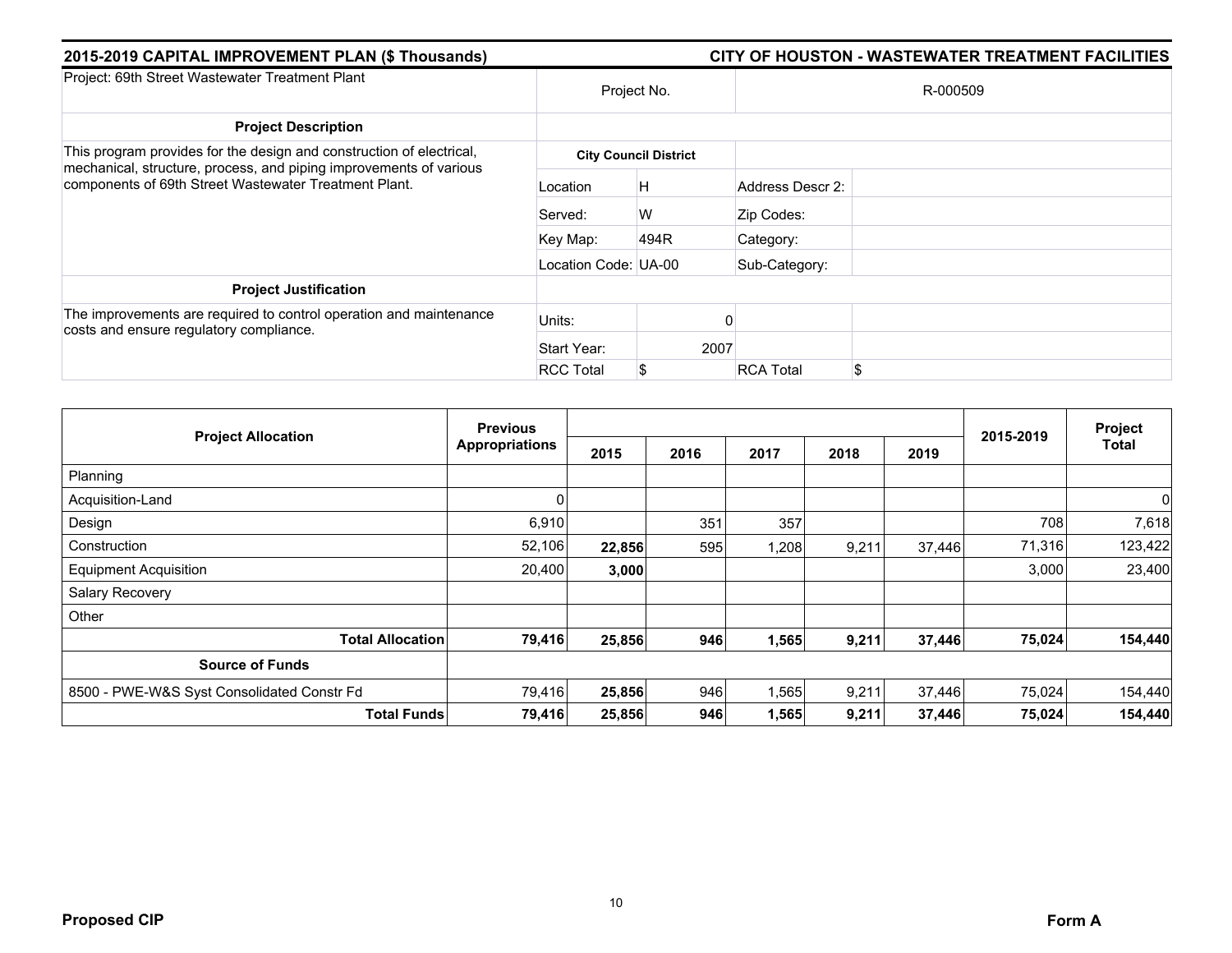| 2015-2019 CAPITAL IMPROVEMENT PLAN (\$ Thousands)                                                                                                           |                      |                              | CITY OF HOUSTON - WASTEWATER TREATMENT FACILITIES |  |  |  |  |  |
|-------------------------------------------------------------------------------------------------------------------------------------------------------------|----------------------|------------------------------|---------------------------------------------------|--|--|--|--|--|
| Project: Sewer Line Replacement by Other Govt                                                                                                               |                      | Project No.                  | R-000521                                          |  |  |  |  |  |
| <b>Project Description</b>                                                                                                                                  |                      |                              |                                                   |  |  |  |  |  |
| This program provides funding for the design and construction of<br>wastewater line replacement in coordination with projects by other                      |                      | <b>City Council District</b> |                                                   |  |  |  |  |  |
| governmental agencies.                                                                                                                                      | Location             | V                            | Address Descr 2:                                  |  |  |  |  |  |
|                                                                                                                                                             | Served:              | v                            | Zip Codes:                                        |  |  |  |  |  |
|                                                                                                                                                             | Key Map:             | V                            | Category:                                         |  |  |  |  |  |
|                                                                                                                                                             | Location Code: UA-00 |                              | Sub-Category:                                     |  |  |  |  |  |
| <b>Project Justification</b>                                                                                                                                |                      |                              |                                                   |  |  |  |  |  |
| This program is to coordinate projects with other governmental<br>agencies to avoid conflict, minimize disturbance to the neighborhood,<br>and reduce cost. | Units:               |                              |                                                   |  |  |  |  |  |
|                                                                                                                                                             | Start Year:          | 2007                         |                                                   |  |  |  |  |  |
|                                                                                                                                                             | <b>RCC Total</b>     |                              | \$<br><b>RCA Total</b>                            |  |  |  |  |  |

| <b>Project Allocation</b>                  | <b>Previous</b>       |      |      |       |       | Project |           |        |
|--------------------------------------------|-----------------------|------|------|-------|-------|---------|-----------|--------|
|                                            | <b>Appropriations</b> | 2015 | 2016 | 2017  | 2018  | 2019    | 2015-2019 | Total  |
| Planning                                   |                       |      |      |       |       |         |           |        |
| Acquisition-Land                           | 1,126                 |      |      |       |       |         |           | 1,126  |
| Design                                     | 1,240                 |      |      |       |       |         |           | 1,240  |
| Construction                               | 18,489                | 600  |      |       |       |         | 600       | 19,089 |
| <b>Equipment Acquisition</b>               |                       |      |      |       |       |         |           |        |
| Salary Recovery                            |                       |      |      |       |       |         |           |        |
| Other                                      |                       |      | 500  | 1,000 | 1,000 | 1,000   | 3,500     | 3,500  |
| <b>Total Allocation</b>                    | 20,855                | 600  | 500  | 1,000 | 1,000 | 1,000   | 4,100     | 24,955 |
| <b>Source of Funds</b>                     |                       |      |      |       |       |         |           |        |
| 8500 - PWE-W&S Syst Consolidated Constr Fd | 20,855                | 600  | 500  | 1,000 | 1,000 | 1,000   | 4,100     | 24,955 |
| <b>Total Funds</b>                         | 20,855                | 600  | 500  | 1,000 | 1,000 | 1,000   | 4,100     | 24,955 |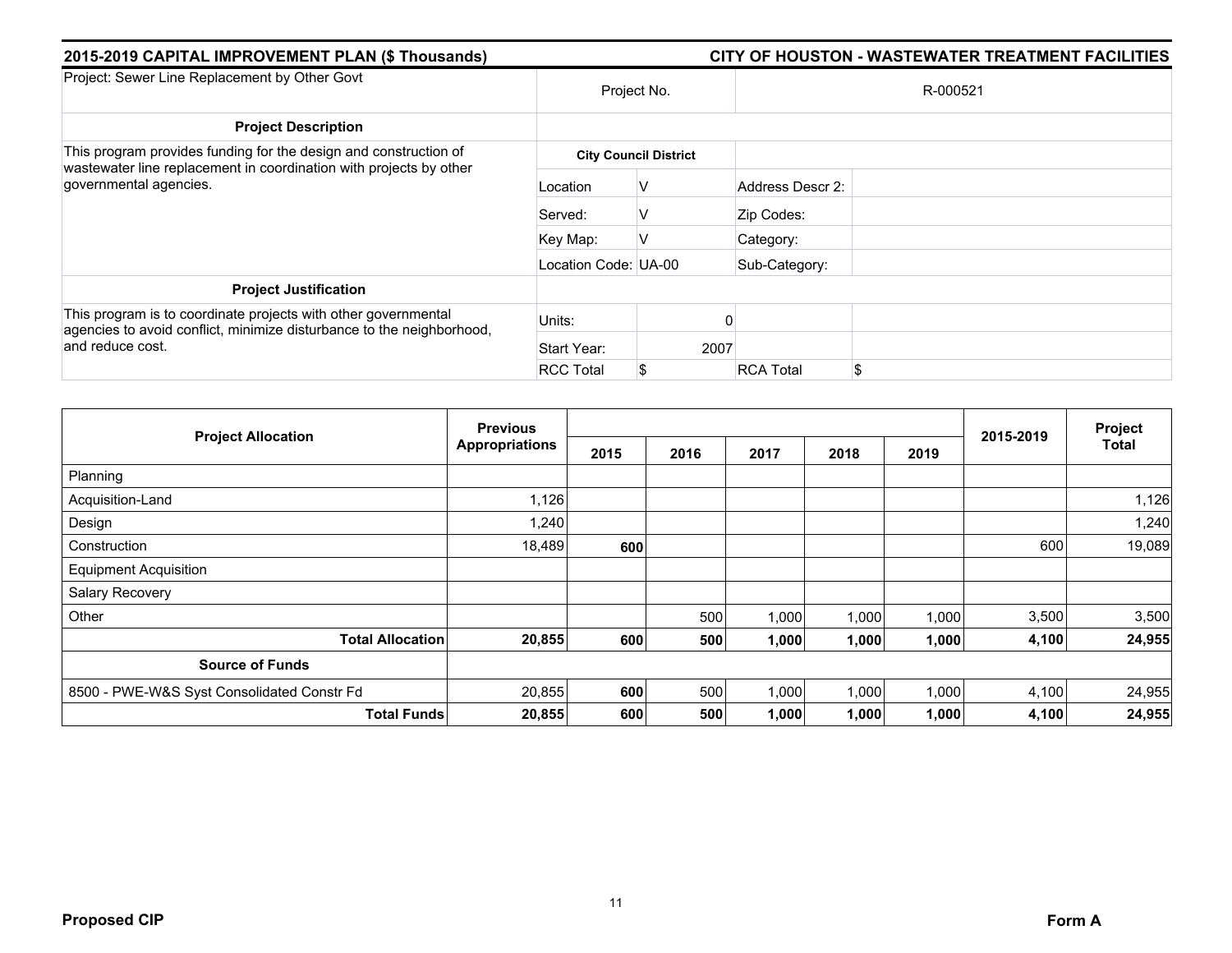| 2015-2019 CAPITAL IMPROVEMENT PLAN (\$ Thousands)                                                         |                      | CITY OF HOUSTON - WASTEWATER TREATMENT FACILITIES |                  |    |  |  |  |  |
|-----------------------------------------------------------------------------------------------------------|----------------------|---------------------------------------------------|------------------|----|--|--|--|--|
| Project: Wastewater Treatment Plant Consolidation                                                         | Project No.          |                                                   | R-000536         |    |  |  |  |  |
| <b>Project Description</b>                                                                                |                      |                                                   |                  |    |  |  |  |  |
| This program provides for implementation of a plan for the phased<br>consolidation of facilities.         |                      | <b>City Council District</b>                      |                  |    |  |  |  |  |
|                                                                                                           | Location             | V                                                 | Address Descr 2: |    |  |  |  |  |
|                                                                                                           | Served:              | V                                                 | Zip Codes:       |    |  |  |  |  |
|                                                                                                           | Key Map:             | V                                                 | Category:        |    |  |  |  |  |
|                                                                                                           | Location Code: UA-00 |                                                   | Sub-Category:    |    |  |  |  |  |
| <b>Project Justification</b>                                                                              |                      |                                                   |                  |    |  |  |  |  |
| This program is required to control operations and maintenance costs<br>and ensure regulatory compliance. | Units:               |                                                   |                  |    |  |  |  |  |
|                                                                                                           | Start Year:          | 2007                                              |                  |    |  |  |  |  |
|                                                                                                           | <b>RCC Total</b>     | S                                                 | <b>RCA Total</b> | \$ |  |  |  |  |

| <b>Project Allocation</b>                  | <b>Previous</b>       |      |        |        |        |        |           | Project |
|--------------------------------------------|-----------------------|------|--------|--------|--------|--------|-----------|---------|
|                                            | <b>Appropriations</b> | 2015 | 2016   | 2017   | 2018   | 2019   | 2015-2019 | Total   |
| Planning                                   |                       |      |        |        |        |        |           |         |
| Acquisition-Land                           | 29                    |      |        |        |        |        |           | 29      |
| Design                                     | 9,560                 | 863  | 1,403  | 2,734  | 604    |        | 5,604     | 15,164  |
| Construction                               | 3,909                 |      | 16,884 | 8,459  | 25,176 | 19,222 | 69,741    | 73,650  |
| <b>Equipment Acquisition</b>               |                       |      |        |        |        |        |           |         |
| Salary Recovery                            |                       |      |        |        |        |        |           |         |
| Other                                      |                       |      |        |        |        |        |           |         |
| <b>Total Allocation</b>                    | 13,498                | 863  | 18,287 | 11,193 | 25,780 | 19,222 | 75,345    | 88,843  |
| <b>Source of Funds</b>                     |                       |      |        |        |        |        |           |         |
| 8500 - PWE-W&S Syst Consolidated Constr Fd | 13,498                | 863  | 18,287 | 11,193 | 25,780 | 19,222 | 75,345    | 88,843  |
| <b>Total Funds</b>                         | 13,498                | 863  | 18,287 | 11,193 | 25,780 | 19,222 | 75,345    | 88,843  |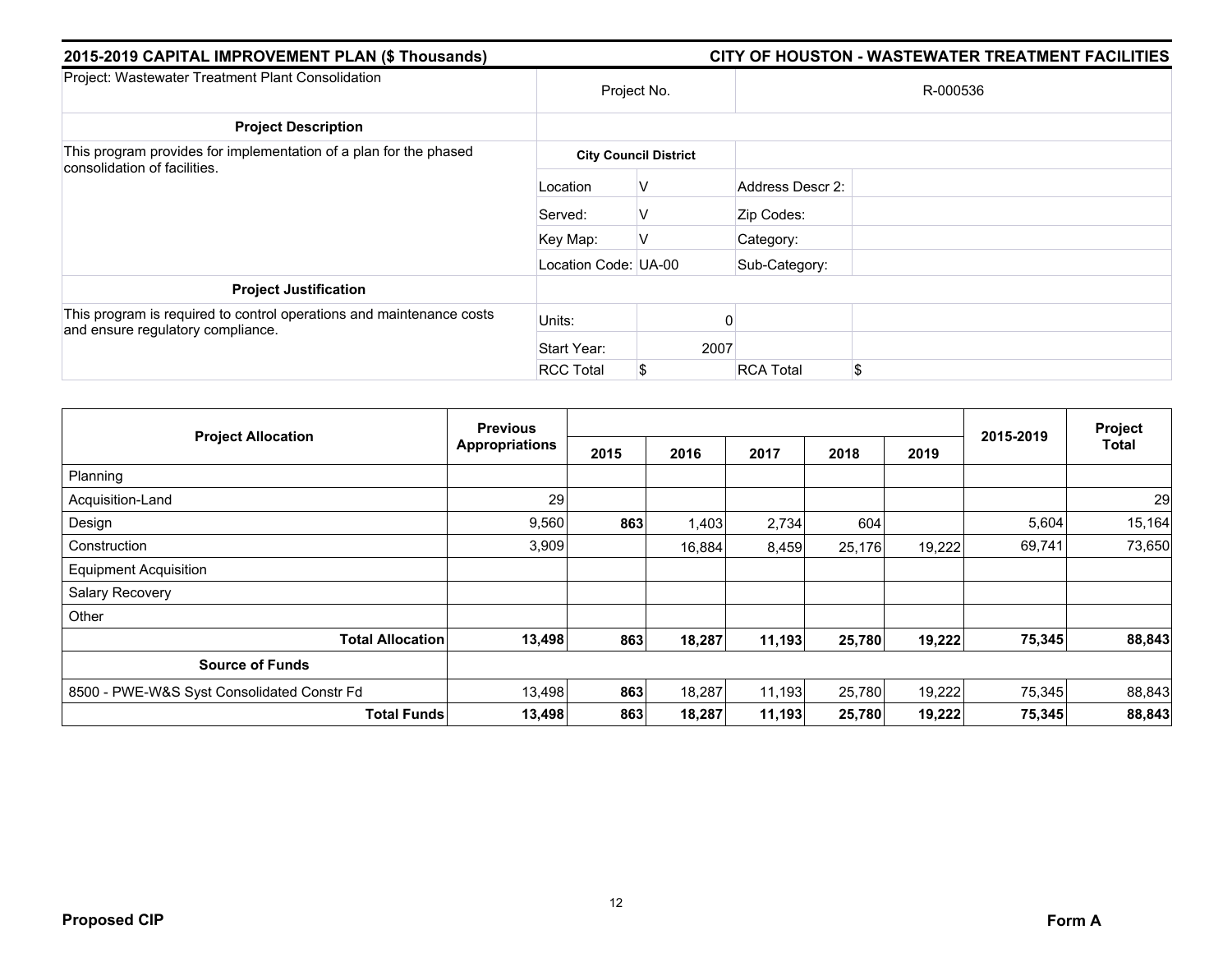| 2015-2019 CAPITAL IMPROVEMENT PLAN (\$ Thousands)                                                                             |                      | CITY OF HOUSTON - WASTEWATER TREATMENT FACILITIES |                  |          |  |  |  |
|-------------------------------------------------------------------------------------------------------------------------------|----------------------|---------------------------------------------------|------------------|----------|--|--|--|
| Project: Collection System-Sponsor Participation                                                                              |                      | Project No.                                       |                  | R-000800 |  |  |  |
| <b>Project Description</b>                                                                                                    |                      |                                                   |                  |          |  |  |  |
| This project provides for the City's share of the cost of                                                                     |                      | <b>City Council District</b>                      |                  |          |  |  |  |
| participation in joint property for wastewater collection system<br>improvements sponsored by property owners and developers. | Location             | V                                                 | Address Descr 2: |          |  |  |  |
|                                                                                                                               | Served:              | V                                                 | Zip Codes:       |          |  |  |  |
|                                                                                                                               | Key Map:             | v                                                 | Category:        |          |  |  |  |
|                                                                                                                               | Location Code: UA-00 |                                                   | Sub-Category:    |          |  |  |  |
| <b>Project Justification</b>                                                                                                  |                      |                                                   |                  |          |  |  |  |
| This allows additional collection system capacity to be constructed<br>using sponsors' funds to match City funding.           | Units:               |                                                   |                  |          |  |  |  |
|                                                                                                                               | Start Year:          | 2007                                              |                  |          |  |  |  |
|                                                                                                                               | <b>RCC Total</b>     | S                                                 | <b>RCA Total</b> | \$       |  |  |  |

|                                            | <b>Previous</b>       |      |      |       |       | Project |           |              |
|--------------------------------------------|-----------------------|------|------|-------|-------|---------|-----------|--------------|
| <b>Project Allocation</b>                  | <b>Appropriations</b> | 2015 | 2016 | 2017  | 2018  | 2019    | 2015-2019 | <b>Total</b> |
| Planning                                   |                       |      |      |       |       |         |           |              |
| Acquisition-Land                           |                       |      |      |       |       |         |           |              |
| Design                                     | 1,202                 |      |      |       |       |         |           | 1,202        |
| Construction                               | 23,561                |      |      |       |       |         |           | 23,561       |
| <b>Equipment Acquisition</b>               |                       |      |      |       |       |         |           |              |
| Salary Recovery                            |                       |      |      |       |       |         |           |              |
| Other                                      |                       | 500  | 500  | 1,000 | 1,000 | 1,000   | 4,000     | 4,000        |
| <b>Total Allocation</b>                    | 24,763                | 500  | 500  | 1,000 | 1,000 | 1,000   | 4,000     | 28,763       |
| <b>Source of Funds</b>                     |                       |      |      |       |       |         |           |              |
| 8500 - PWE-W&S Syst Consolidated Constr Fd | 24,763                | 500  | 500  | 1,000 | 1,000 | 1,000   | 4,000     | 28,763       |
| <b>Total Funds</b>                         | 24,763                | 500  | 500  | 1,000 | 1,000 | 1,000   | 4,000     | 28,763       |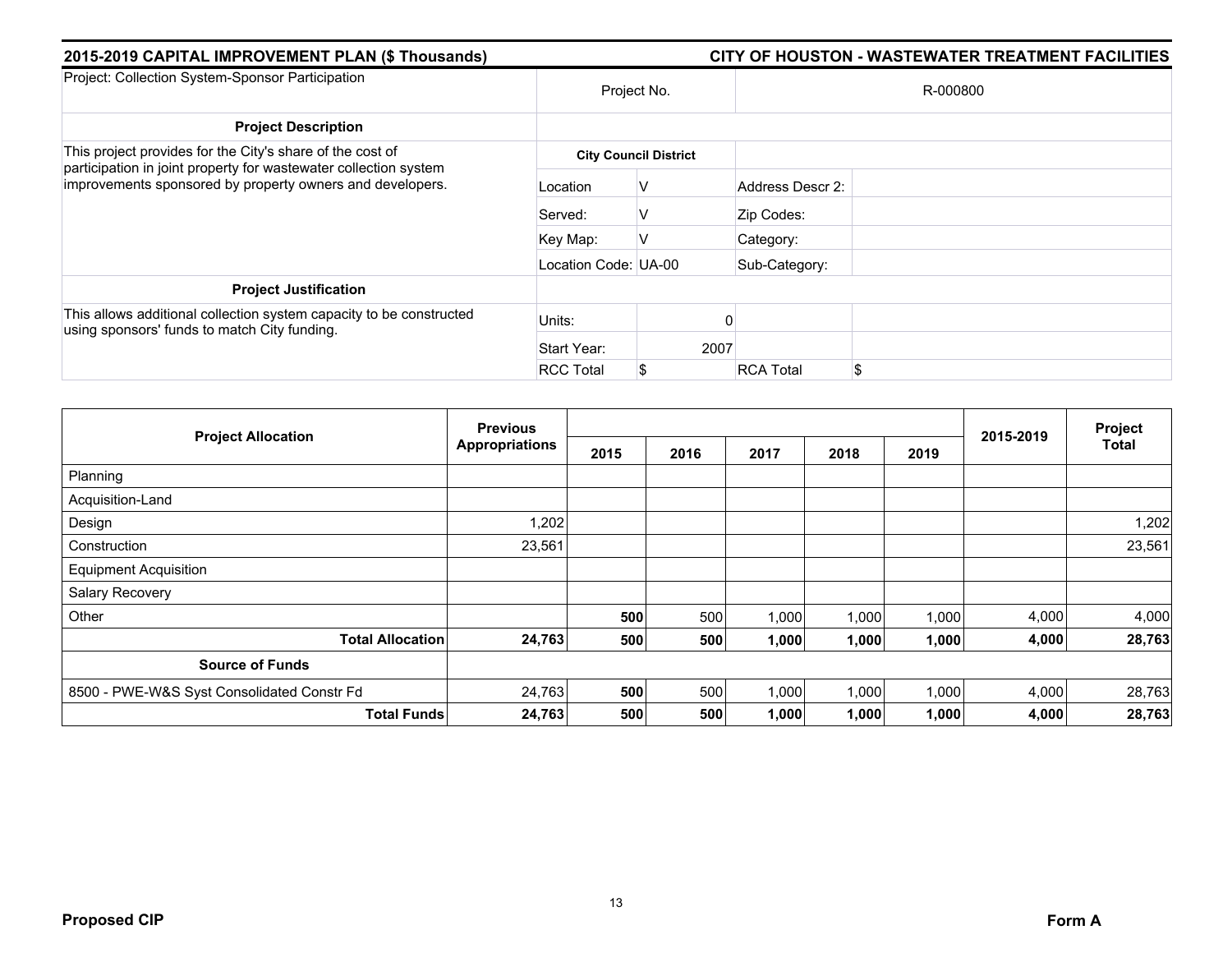| 2015-2019 CAPITAL IMPROVEMENT PLAN (\$ Thousands)                                                                                                                                                                 |                      |                              | CITY OF HOUSTON - WASTEWATER TREATMENT FACILITIES |          |  |  |  |  |
|-------------------------------------------------------------------------------------------------------------------------------------------------------------------------------------------------------------------|----------------------|------------------------------|---------------------------------------------------|----------|--|--|--|--|
| Project: Sewer Service to Unserved Areas                                                                                                                                                                          | Project No.          |                              |                                                   | R-000801 |  |  |  |  |
| <b>Project Description</b>                                                                                                                                                                                        |                      |                              |                                                   |          |  |  |  |  |
| This program will provide sanitary sewer service to areas within the<br>City limits currently on individual septic systems.                                                                                       |                      | <b>City Council District</b> |                                                   |          |  |  |  |  |
|                                                                                                                                                                                                                   | Location             | V                            | Address Descr 2:                                  |          |  |  |  |  |
|                                                                                                                                                                                                                   | Served:              | v                            | Zip Codes:                                        |          |  |  |  |  |
|                                                                                                                                                                                                                   | Key Map:             | V                            | Category:                                         |          |  |  |  |  |
|                                                                                                                                                                                                                   | Location Code: UA-00 |                              | Sub-Category:                                     |          |  |  |  |  |
| <b>Project Justification</b>                                                                                                                                                                                      |                      |                              |                                                   |          |  |  |  |  |
| This program is required to protect the water quality of the City of<br>Houston Surface Water Supply and surrounding waterways, and to promote<br>residential development in current unserved City neighborhoods. | Units:               |                              |                                                   |          |  |  |  |  |
|                                                                                                                                                                                                                   | Start Year:          | 2007                         |                                                   |          |  |  |  |  |
|                                                                                                                                                                                                                   | <b>RCC Total</b>     |                              | <b>RCA Total</b>                                  | \$       |  |  |  |  |

|                                            | <b>Previous</b>       |       |       |       | Project |      |           |        |
|--------------------------------------------|-----------------------|-------|-------|-------|---------|------|-----------|--------|
| <b>Project Allocation</b>                  | <b>Appropriations</b> | 2015  | 2016  | 2017  | 2018    | 2019 | 2015-2019 | Total  |
| Planning                                   |                       |       |       |       |         |      |           |        |
| Acquisition-Land                           | 21                    |       |       |       |         |      |           | 21     |
| Design                                     | 3,595                 |       |       |       |         |      |           | 3,595  |
| Construction                               | 15,133                | 2,691 | 3,844 | 6,042 |         |      | 12,577    | 27,710 |
| <b>Equipment Acquisition</b>               |                       |       |       |       |         |      |           |        |
| Salary Recovery                            |                       |       |       |       |         |      |           |        |
| Other                                      |                       |       |       |       |         |      |           |        |
| <b>Total Allocation</b>                    | 18,749                | 2,691 | 3,844 | 6,042 |         |      | 12,577    | 31,326 |
| <b>Source of Funds</b>                     |                       |       |       |       |         |      |           |        |
| 8500 - PWE-W&S Syst Consolidated Constr Fd | 18,749                | 2,691 | 3,844 | 6,042 |         |      | 12,577    | 31,326 |
| <b>Total Funds</b>                         | 18,749                | 2,691 | 3,844 | 6,042 |         |      | 12,577    | 31,326 |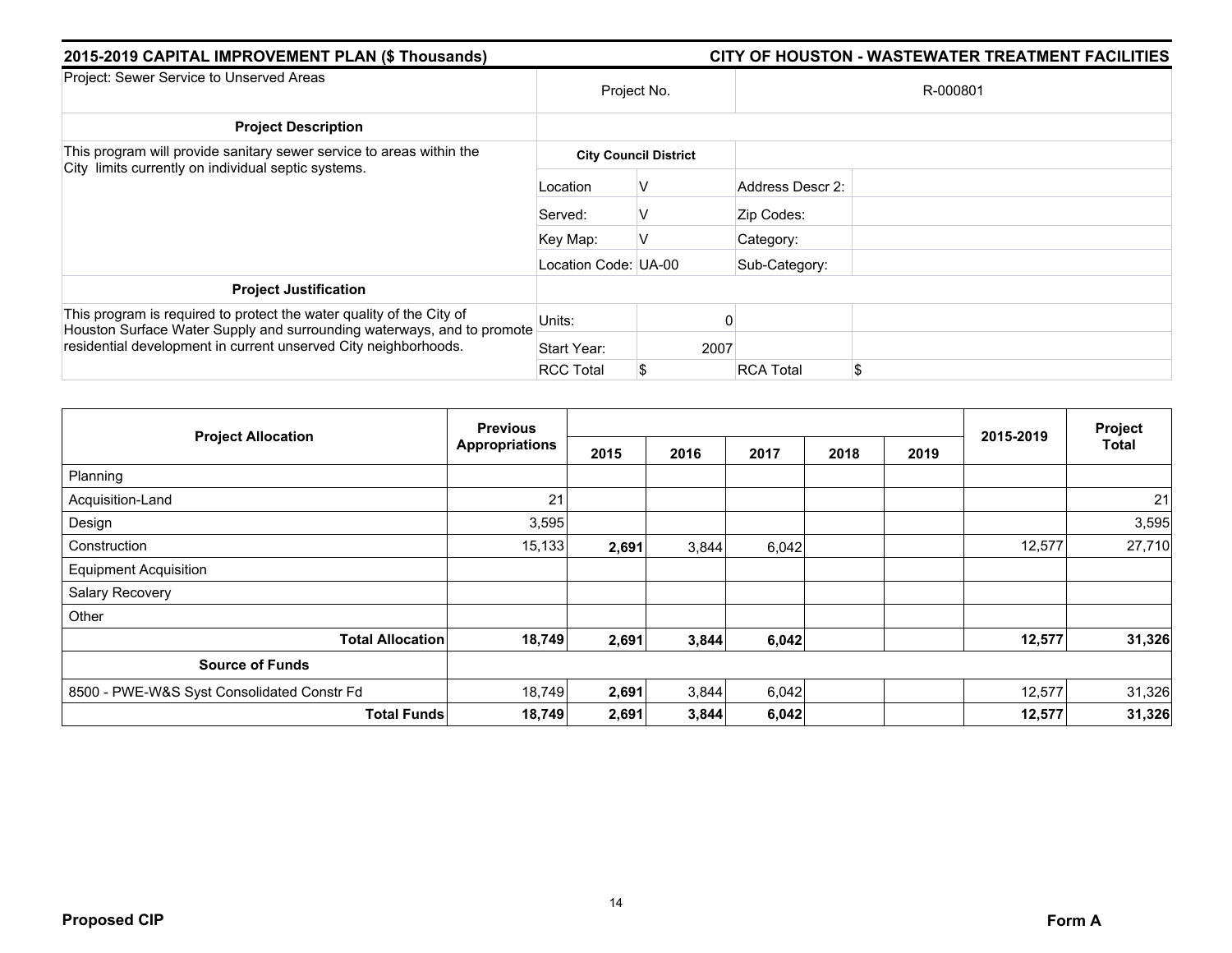| 2015-2019 CAPITAL IMPROVEMENT PLAN (\$ Thousands)                                                                                | CITY OF HOUSTON - WASTEWATER TREATMENT FACILITIES |                              |                        |  |  |  |  |
|----------------------------------------------------------------------------------------------------------------------------------|---------------------------------------------------|------------------------------|------------------------|--|--|--|--|
| Project: Northside Sewer Relief Tunnel Rehab                                                                                     |                                                   | Project No.                  | R-002003               |  |  |  |  |
| <b>Project Description</b>                                                                                                       |                                                   |                              |                        |  |  |  |  |
| This program provides for the design and construction of<br>rehabilitation of the Northside Sewer Relief Tunnel with moderate to |                                                   | <b>City Council District</b> |                        |  |  |  |  |
| severe corrosion.                                                                                                                | Location                                          | B, C, H                      | Address Descr 2:       |  |  |  |  |
|                                                                                                                                  | Served:                                           | B, C, H                      | Zip Codes:             |  |  |  |  |
|                                                                                                                                  | Key Map:                                          | 452,453,49                   | Category:              |  |  |  |  |
|                                                                                                                                  | Location Code: UA-00                              |                              | Sub-Category:          |  |  |  |  |
| <b>Project Justification</b>                                                                                                     |                                                   |                              |                        |  |  |  |  |
| This program is needed to rehabilitate moderate to severely corroded<br>pipe and to protect the pipe from future corrosion.      | Units:                                            |                              |                        |  |  |  |  |
|                                                                                                                                  | Start Year:                                       | 2007                         |                        |  |  |  |  |
|                                                                                                                                  | <b>RCC Total</b>                                  | S.                           | \$<br><b>RCA Total</b> |  |  |  |  |

| <b>Project Allocation</b>                  | <b>Previous</b>       |      |        |      | Project |      |           |             |
|--------------------------------------------|-----------------------|------|--------|------|---------|------|-----------|-------------|
|                                            | <b>Appropriations</b> | 2015 | 2016   | 2017 | 2018    | 2019 | 2015-2019 | Total       |
| Planning                                   |                       |      |        |      |         |      |           |             |
| Acquisition-Land                           | 0                     |      |        |      |         |      |           | $\mathbf 0$ |
| Design                                     | 1,084                 |      |        |      |         |      |           | 1,084       |
| Construction                               | 45,046                |      | 12,485 |      |         |      | 12,485    | 57,531      |
| <b>Equipment Acquisition</b>               |                       |      |        |      |         |      |           |             |
| Salary Recovery                            |                       |      |        |      |         |      |           |             |
| Other                                      |                       |      |        |      |         |      |           |             |
| <b>Total Allocation</b>                    | 46,130                |      | 12,485 |      |         |      | 12,485    | 58,615      |
| <b>Source of Funds</b>                     |                       |      |        |      |         |      |           |             |
| 8319 - PWE-W & S Contributed CAP           |                       |      |        |      |         |      |           | $\mathbf 0$ |
| 8500 - PWE-W&S Syst Consolidated Constr Fd | 46,130                |      | 12,485 |      |         |      | 12,485    | 58,615      |
| <b>Total Funds</b>                         | 46,130                |      | 12,485 |      |         |      | 12,485    | 58,615      |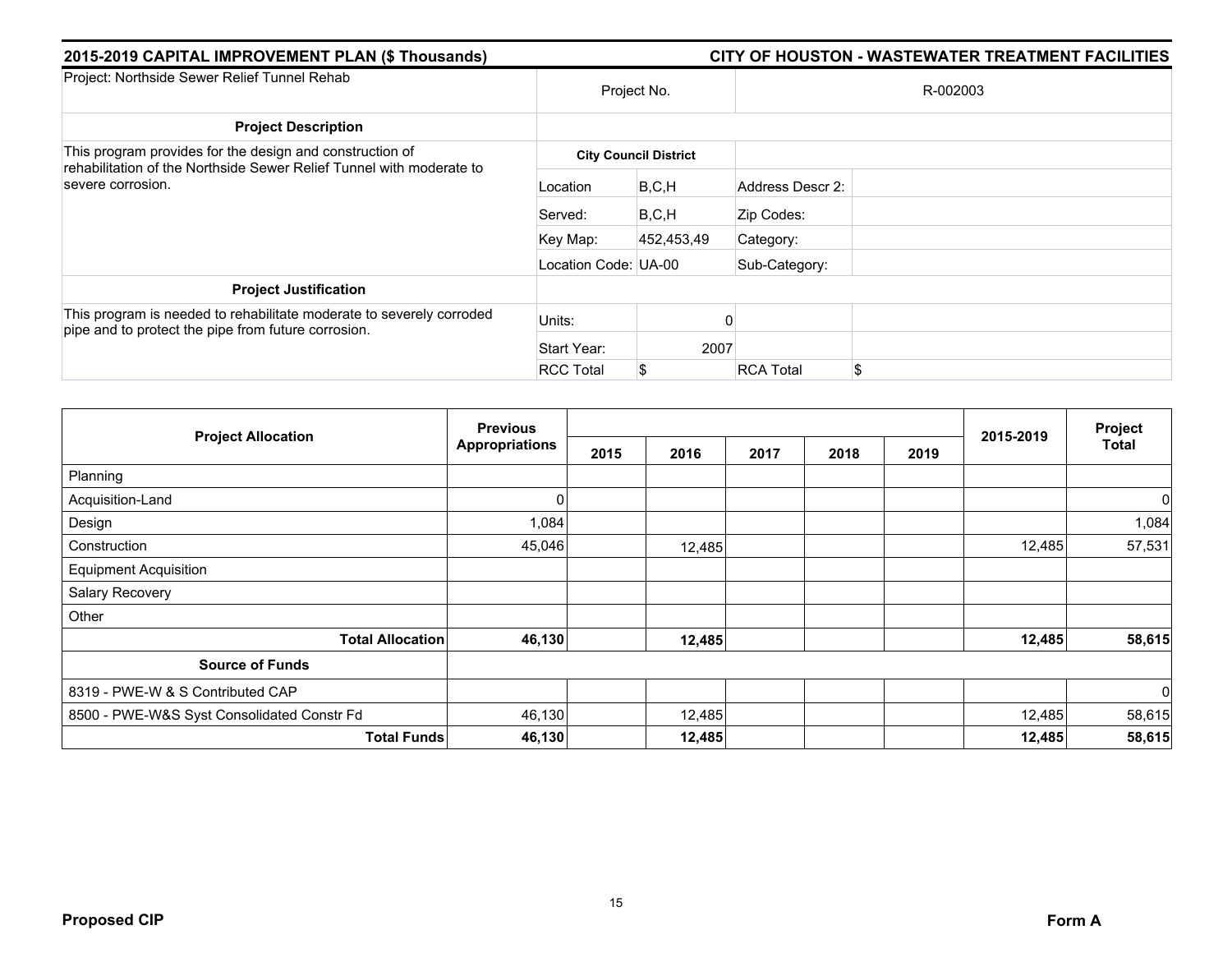| 2015-2019 CAPITAL IMPROVEMENT PLAN (\$ Thousands)                                                                                                                                      |                      | CITY OF HOUSTON - WASTEWATER TREATMENT FACILITIES |                  |    |  |  |
|----------------------------------------------------------------------------------------------------------------------------------------------------------------------------------------|----------------------|---------------------------------------------------|------------------|----|--|--|
| Project: Neighborhood Sewer Systems Improvements                                                                                                                                       |                      | Project No.                                       | R-002011         |    |  |  |
| <b>Project Description</b>                                                                                                                                                             |                      |                                                   |                  |    |  |  |
| Replacement and renewal of neighborhood sewers and facilities to<br>improve customer service.                                                                                          |                      | <b>City Council District</b>                      |                  |    |  |  |
|                                                                                                                                                                                        | Location             | v                                                 | Address Descr 2: |    |  |  |
|                                                                                                                                                                                        | Served:              | V                                                 | Zip Codes:       |    |  |  |
|                                                                                                                                                                                        | Key Map:             | v                                                 | Category:        |    |  |  |
|                                                                                                                                                                                        | Location Code: UA-00 |                                                   | Sub-Category:    |    |  |  |
| <b>Project Justification</b>                                                                                                                                                           |                      |                                                   |                  |    |  |  |
| Neighborhood sewer lines and related structures that continue to<br>deteriorate requiring frequent repair need to be replaced and upgraded<br>as necessary to meet today's conditions. | Units:               |                                                   |                  |    |  |  |
|                                                                                                                                                                                        | Start Year:          | 2007                                              |                  |    |  |  |
|                                                                                                                                                                                        | <b>RCC Total</b>     | S                                                 | <b>RCA Total</b> | \$ |  |  |

| <b>Project Allocation</b>                  | <b>Previous</b>       |       |        |       |        | Project |           |              |
|--------------------------------------------|-----------------------|-------|--------|-------|--------|---------|-----------|--------------|
|                                            | <b>Appropriations</b> | 2015  | 2016   | 2017  | 2018   | 2019    | 2015-2019 | <b>Total</b> |
| Planning                                   |                       |       |        |       |        |         |           |              |
| Acquisition-Land                           |                       |       |        |       |        |         |           |              |
| Design                                     | 11,357                | 633   | 1,991  | 1,248 | 1,268  |         | 5,140     | 16,497       |
| Construction                               | 54,271                | 4,228 | 15,457 |       | 14,614 | 12,482  | 46,781    | 101,052      |
| <b>Equipment Acquisition</b>               |                       |       |        |       |        |         |           |              |
| Salary Recovery                            |                       |       |        |       |        |         |           |              |
| Other                                      |                       |       |        |       |        |         |           |              |
| <b>Total Allocation</b>                    | 65,627                | 4,861 | 17,448 | 1,248 | 15,882 | 12,482  | 51,921    | 117,548      |
| <b>Source of Funds</b>                     |                       |       |        |       |        |         |           |              |
| 8500 - PWE-W&S Syst Consolidated Constr Fd | 65,627                | 4,861 | 17,448 | 1,248 | 15,882 | 12,482  | 51,921    | 117,548      |
| <b>Total Funds</b>                         | 65,627                | 4,861 | 17,448 | 1,248 | 15,882 | 12,482  | 51,921    | 117,548      |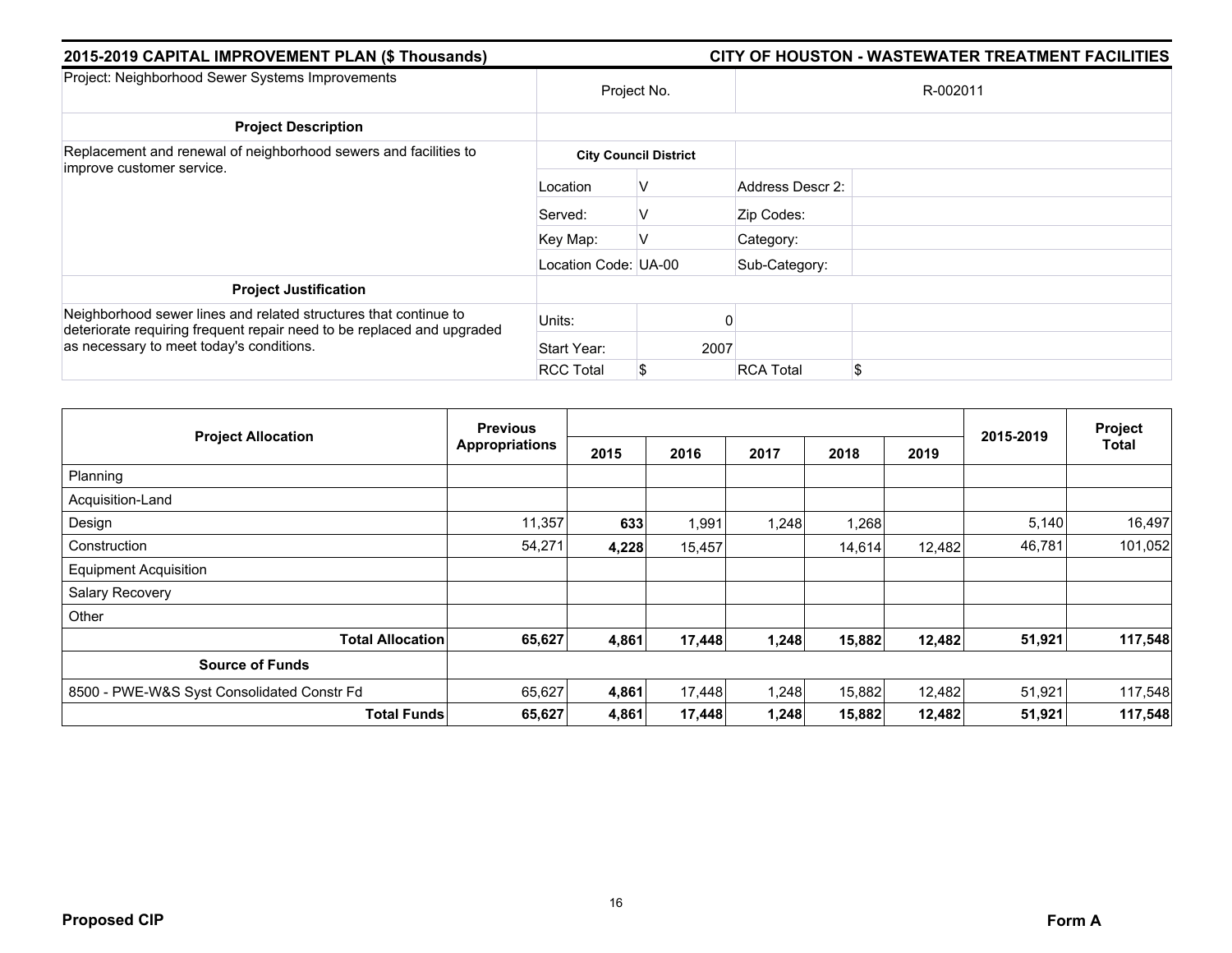| 2015-2019 CAPITAL IMPROVEMENT PLAN (\$ Thousands)                                                                                                                                                       |                      |                              | CITY OF HOUSTON - WASTEWATER TREATMENT FACILITIES |
|---------------------------------------------------------------------------------------------------------------------------------------------------------------------------------------------------------|----------------------|------------------------------|---------------------------------------------------|
| Project: Large Diameter Sewer (LDS) Rehab                                                                                                                                                               | Project No.          |                              | R-002013                                          |
| <b>Project Description</b>                                                                                                                                                                              |                      |                              |                                                   |
| This project provides the funding necessary for<br>the rehabilitation of large diameter sewer                                                                                                           |                      | <b>City Council District</b> |                                                   |
| projects.                                                                                                                                                                                               | Location             | v                            | Address Descr 2:                                  |
|                                                                                                                                                                                                         | Served:              | V                            | Zip Codes:                                        |
|                                                                                                                                                                                                         | Key Map:             | V                            | Category:                                         |
|                                                                                                                                                                                                         | Location Code: UA-00 |                              | Sub-Category:                                     |
| <b>Project Justification</b>                                                                                                                                                                            |                      |                              |                                                   |
| Projects are needed to rehabilitate moderate<br>to severely corroded pipe and to protect pipe<br>from future corrosion. This is an essential<br>investment in the most critical and valuable<br>sewers. | Units:               |                              |                                                   |
|                                                                                                                                                                                                         | Start Year:          | 2007                         |                                                   |
|                                                                                                                                                                                                         | <b>RCC Total</b>     |                              | <b>RCA Total</b><br>\$                            |

|                                            | <b>Previous</b>       |       |       |       |       | Project |           |          |
|--------------------------------------------|-----------------------|-------|-------|-------|-------|---------|-----------|----------|
| <b>Project Allocation</b>                  | <b>Appropriations</b> | 2015  | 2016  | 2017  | 2018  | 2019    | 2015-2019 | Total    |
| Planning                                   |                       |       |       |       |       |         |           |          |
| Acquisition-Land                           |                       |       |       |       |       |         |           |          |
| Design                                     | 5,283                 | 575   |       |       |       |         | 575       | 5,858    |
| Construction                               | 69,852                | 8,500 | 8,742 | 9,343 | 7,710 | 8,500   | 42,795    | 112,647  |
| <b>Equipment Acquisition</b>               |                       |       |       |       |       |         |           |          |
| Salary Recovery                            |                       |       |       |       |       |         |           |          |
| Other                                      |                       |       |       |       |       |         |           |          |
| <b>Total Allocation</b>                    | 75,134                | 9,075 | 8,742 | 9,343 | 7,710 | 8,500   | 43,370    | 118,504  |
| <b>Source of Funds</b>                     |                       |       |       |       |       |         |           |          |
| 8500 - PWE-W&S Syst Consolidated Constr Fd | 75,134                | 2,075 | 1,500 | 2,346 | 1,500 | 1,500   | 8,921     | 84,055   |
| Proposed TWDB-8500                         |                       | 7,000 | 7,242 | 6,997 | 6,210 | 7,000   | 34,449    | 34,449   |
| TX Water Dev Board                         |                       |       |       |       |       |         |           | $\Omega$ |
| <b>Total Funds</b>                         | 75,134                | 9,075 | 8,742 | 9,343 | 7,710 | 8,500   | 43,370    | 118,504  |